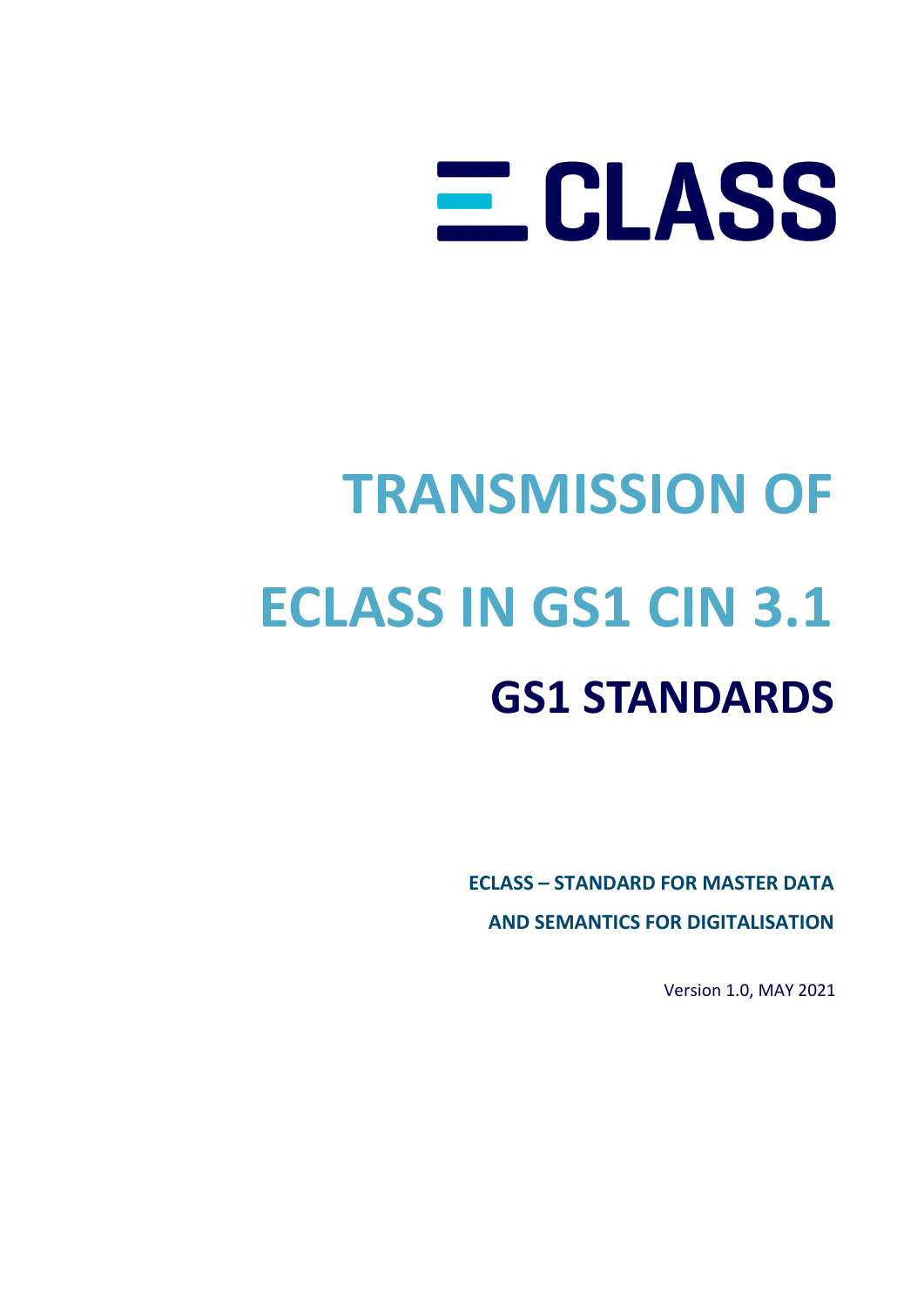## **Document information**

| Title of the document           | Transmission of ECLASS in GS1 XML CIN 3.1                                                                      |
|---------------------------------|----------------------------------------------------------------------------------------------------------------|
| Last modification date          | 16.09.2020                                                                                                     |
| Current version of the document | Version 1.0                                                                                                    |
| <b>Status</b>                   | first English version                                                                                          |
| Description of the document     | Specification for the additional ECLASS classification for GS1<br>XML CIN (version 2.3 or 2.8 to version 3.1). |

## **Authors and Contributors**

| <b>Name</b>                 | Organisation                            |  |
|-----------------------------|-----------------------------------------|--|
| <b>Frank Scherenschlich</b> | Class.Ing                               |  |
| <b>Holger Clobes</b>        | <b>B.Braun Melsungen AG</b>             |  |
| Hajo Reissmann              | UNIVERSITÄTSKLINIKUM Schleswig-Holstein |  |
| <b>Maik Hoffmann</b>        | <b>GS1 Germany GmbH</b>                 |  |

## **Change History**

| Version | Date       | Author                                                   | <b>Description</b> |
|---------|------------|----------------------------------------------------------|--------------------|
| 1.0     | 27.05.2021 | <b>Frank Scherenschlich</b><br><b>ECLASS Head Office</b> |                    |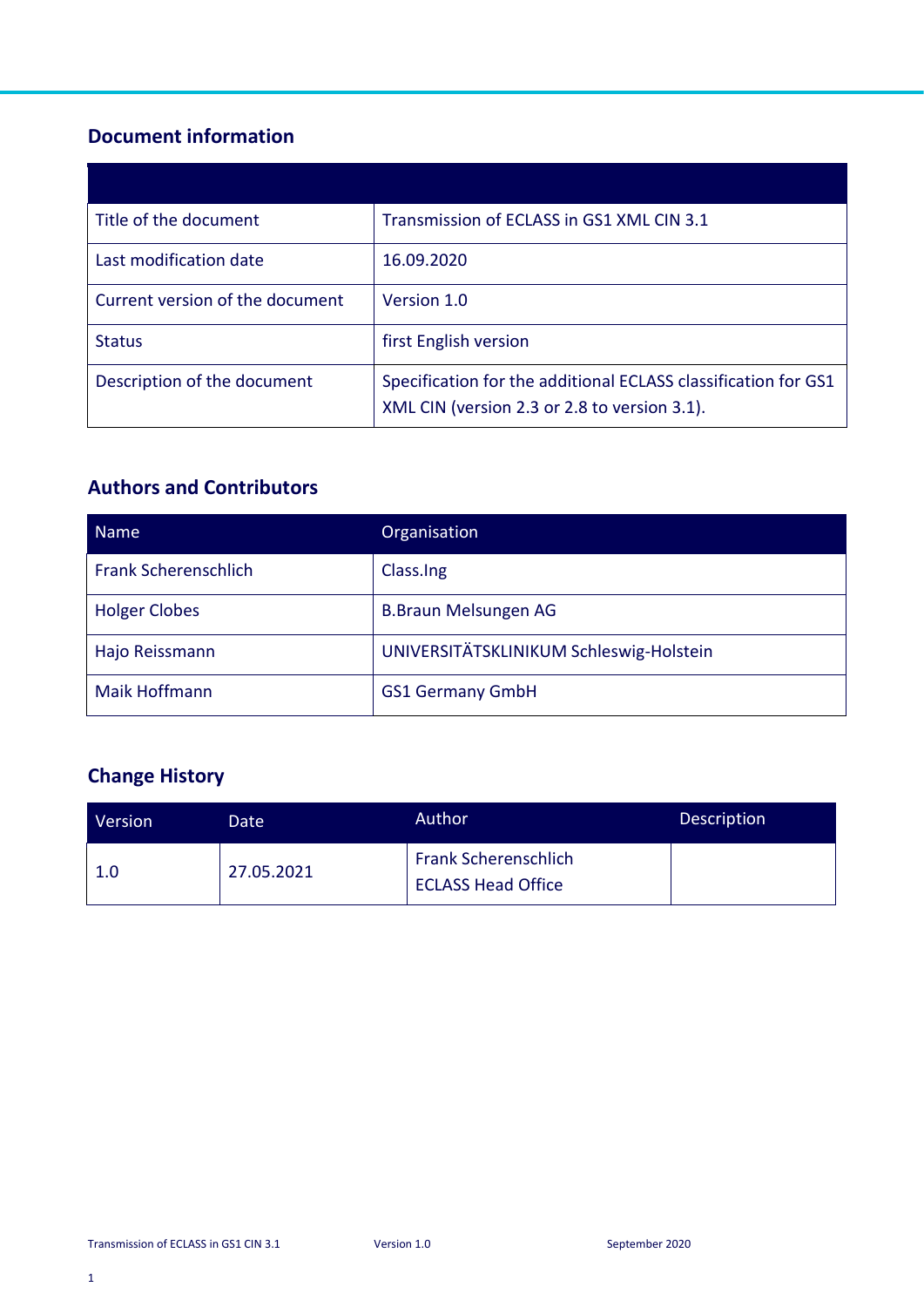## **About this document**

Due to the conversion of the GS1 XML CIN format from version 2.3 or 2.8 to version 3.1 in the area of the transmission of additional classifications such as ECLASS, a revision of the specification has become necessary.

The format is used very frequently on the market, especially in the field of medical devices, so that a detailed description with examples is important for an equal understanding of all participants. This is provided with the present document.

In the German GS1 working group "Product Master Data in Health Care" the necessity of the revision was recognized.

Therefore, the document was produced and created with the participation of the following companies:

- Class.Ing engineering partnership
- **B.Braun Melsungen AG**
- University Hospital Schleswig-Holstein

Cologne, May 2021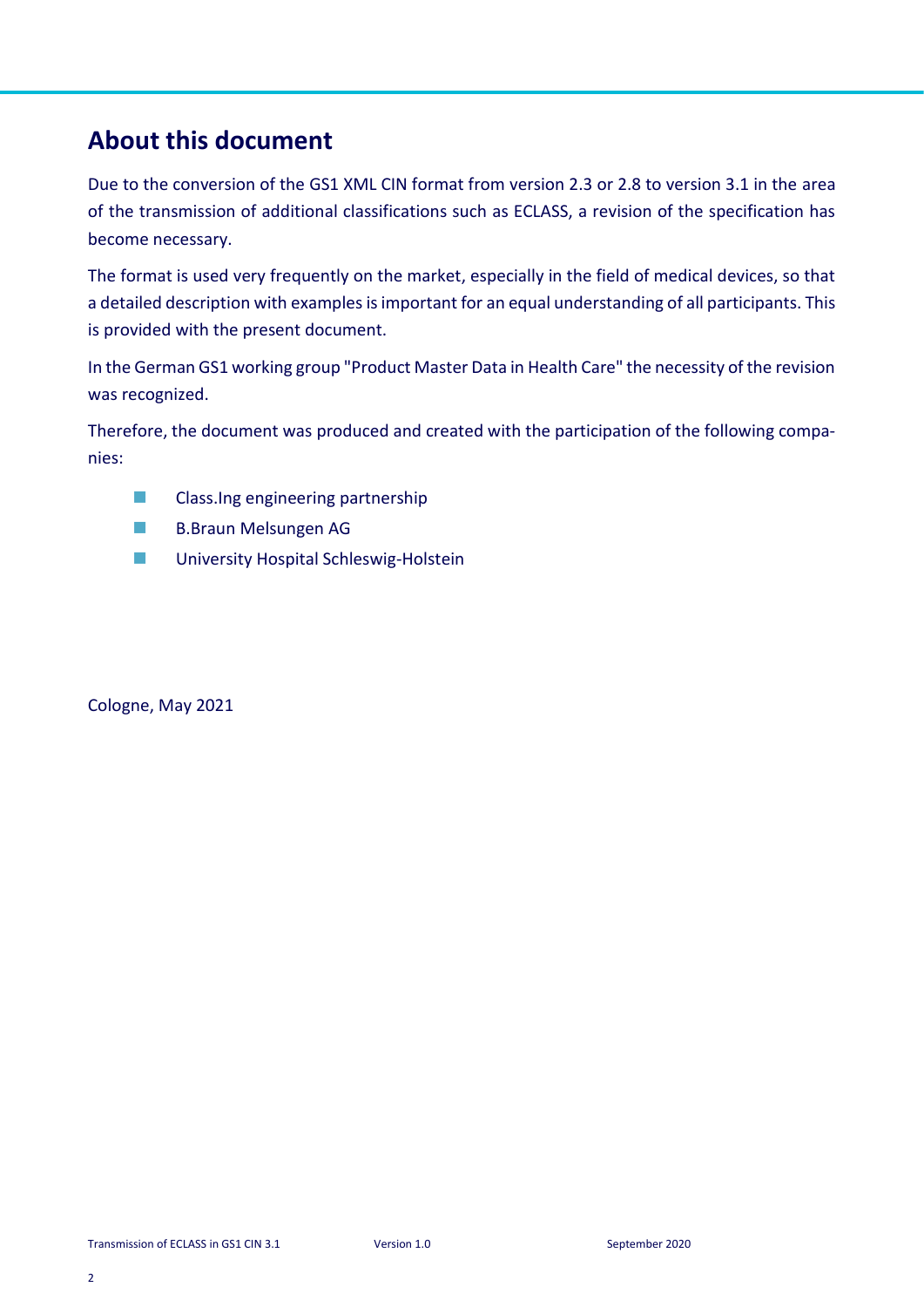## **Table of contents**

| $\mathbf{1}$   | <b>Introduction</b>                 |                                                                                                                          | 5               |
|----------------|-------------------------------------|--------------------------------------------------------------------------------------------------------------------------|-----------------|
| $\overline{2}$ | <b>Objective</b>                    |                                                                                                                          | 5               |
| 3              | <b>Information on the standards</b> |                                                                                                                          | 6               |
|                | 3.1                                 | GS1 GS1 XML CIN                                                                                                          | $6\phantom{1}6$ |
|                | 3.2                                 | <b>ECLASS</b>                                                                                                            | 6               |
| 4              |                                     | <b>Transmission of the ECLASS classification</b>                                                                         | 7               |
|                | 4.1                                 | Structure and explanation                                                                                                | $\overline{7}$  |
|                | 4.2                                 | Example                                                                                                                  | 8               |
|                | 4.3                                 | Transmission of several ECLASS versions in one CIN                                                                       | 9               |
|                | 4.4                                 | Using ID / IRDI values                                                                                                   | 10              |
| 5              |                                     | <b>Transmission of ECLASS properties</b>                                                                                 | 11              |
|                | 5.1                                 | Structure                                                                                                                | 11              |
|                | 5.2                                 | Different data types (Mapping)                                                                                           | 11              |
|                | 5.3                                 | Data base for the example                                                                                                | 12              |
|                | 5.4                                 | Overview of the different data types (with example)                                                                      | 13              |
|                |                                     | 5.4.1 List of values, single selection                                                                                   | 13              |
|                |                                     | 5.4.2 Value list, multiple selection                                                                                     | 14              |
|                |                                     | 5.4.3 Free-text                                                                                                          | 15              |
|                |                                     | 5.4.4 Boolean                                                                                                            | 16              |
|                |                                     | 5.4.5 Date                                                                                                               | 17              |
|                |                                     | 5.4.6 Integer without unit                                                                                               | 18              |
|                |                                     | 5.4.7 Integer with unit                                                                                                  | 19              |
|                |                                     | 5.4.8 Float without unit                                                                                                 | 20              |
|                |                                     | 5.4.9 Float with unit                                                                                                    | 21              |
|                | 5.5                                 | Transmission of several values for a property                                                                            | 22              |
|                | 5.6                                 | <b>Units</b>                                                                                                             | 22              |
| 6              |                                     | Solution approach of some data pool operators for the transmission of ECLASS<br>properties with units in GS1 XML GIN 3.1 | 23              |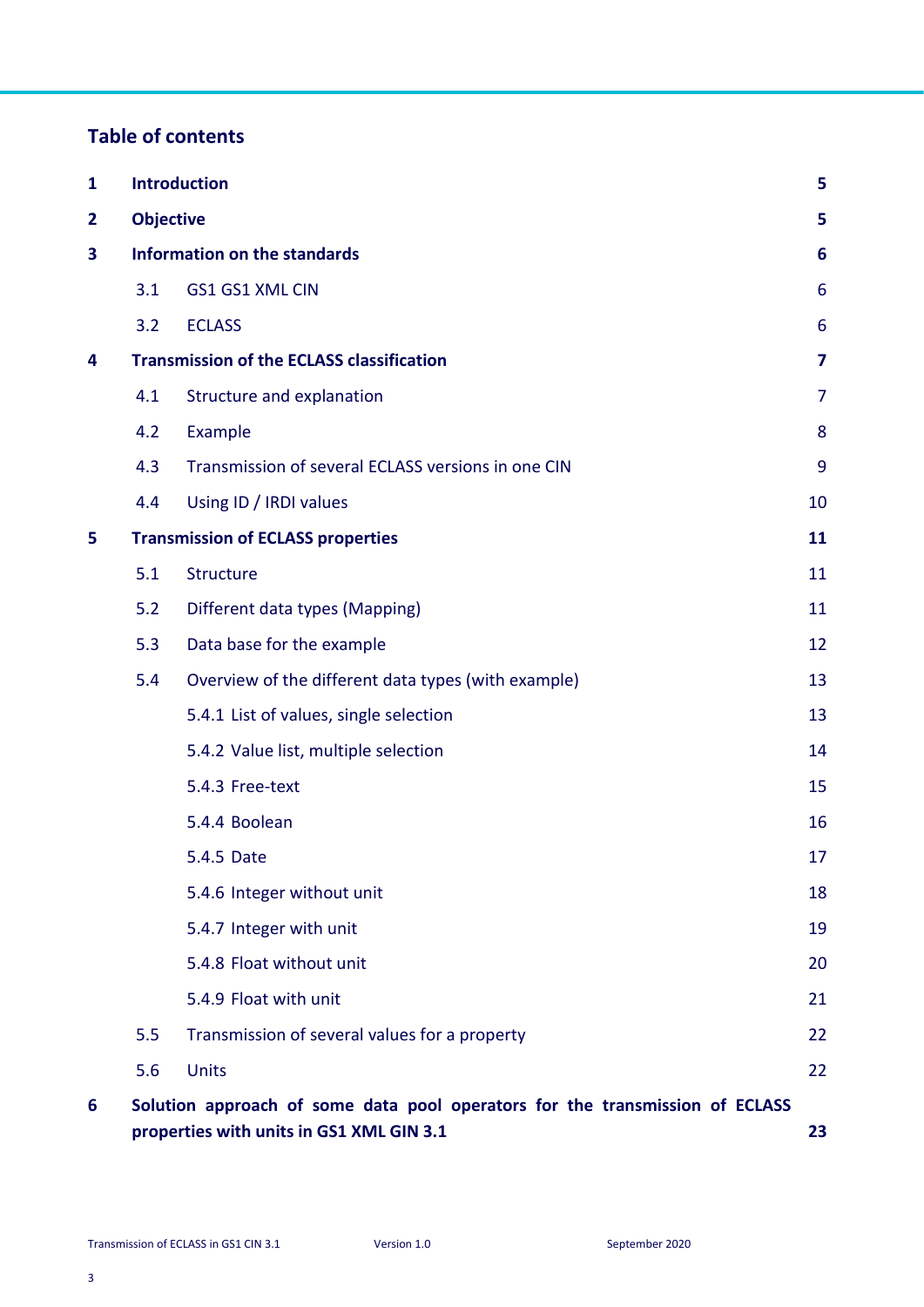## **Table of figures**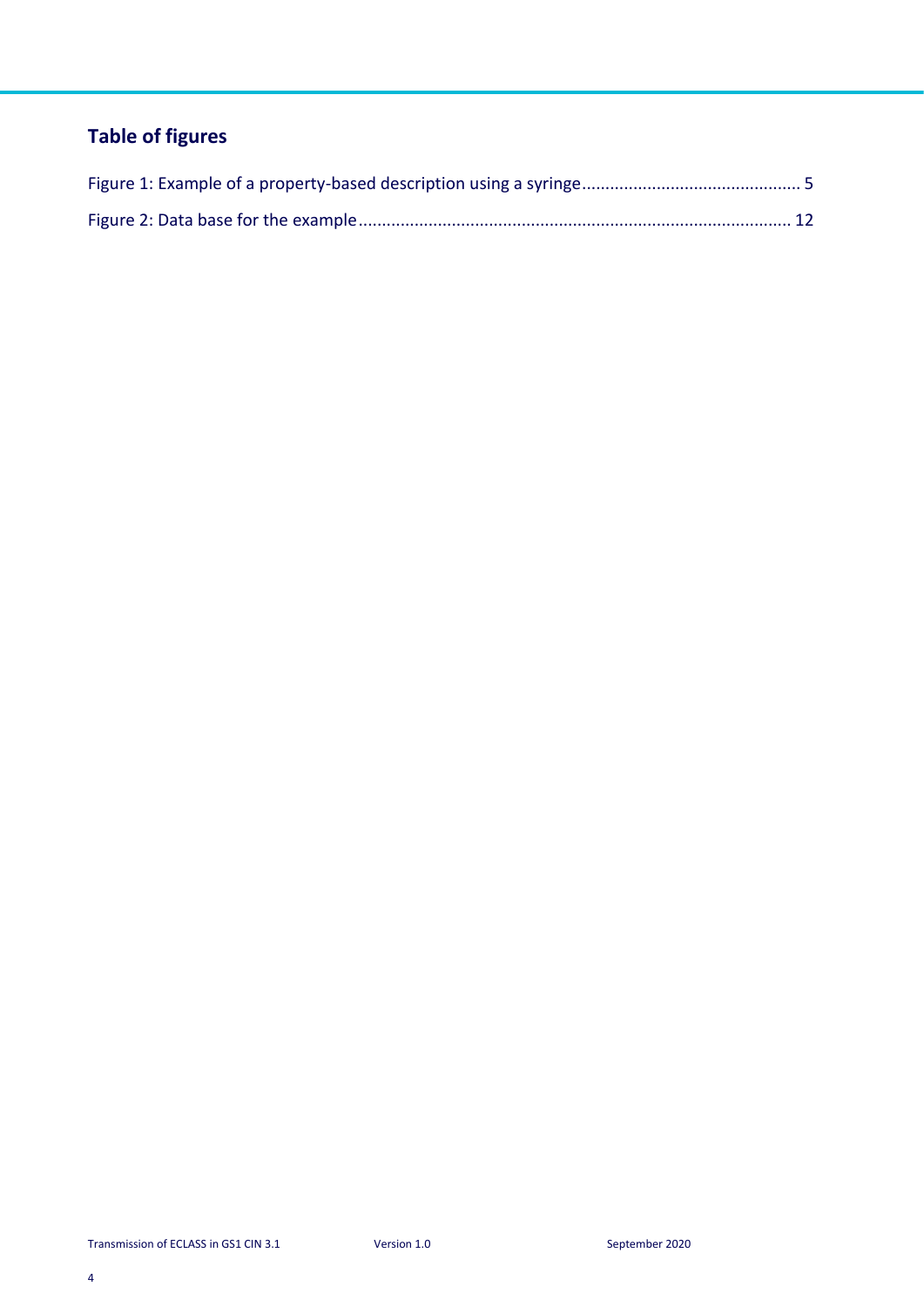## <span id="page-5-0"></span>**1 Introduction**

The data exchange in the German health care system uses two standards which, in combination, enable the description and transmission of product data.

- ◼ ECLASS standardized classification and property-based description of products
- GS1 XML CIN 3.1 standardized transmission of product data in an XML-based format

After providing basic information on the topic, the integration of ECLASS (classification and properties) into the data transmission standard GS1 XML CIN [3.1](#page-6-1) is described according to the objective. All use cases can be reproduced using a consistent example. Special requirements - such as the transmission of several values and units - are also explained.

## <span id="page-5-1"></span>**2 Objective**

As a classification standard, ECLASS provides the classification of articles and a property-based description. Both information areas are to be transmitted using GS1 XML CIN in the currently published version 3.1. The following example is used throughout the following sections.



#### Classification

34000000 Medical device Injection, infusion, transfusion systems 34220000 34220200  $\Box$  Injection system (with cannula) Heparin, tuberculin injection system (syringe with cannula) 34220203

#### Property based description

| 3-part                      |
|-----------------------------|
| latex-free, contains nickel |
| 16824-Syringes              |
| No                          |
| 2020-01-01                  |
| 90183110                    |
| 1 <sub>m</sub>              |
| $12 \text{ mm}$             |
|                             |

<span id="page-5-2"></span>Figure 1: Example of a property-based description using a syringe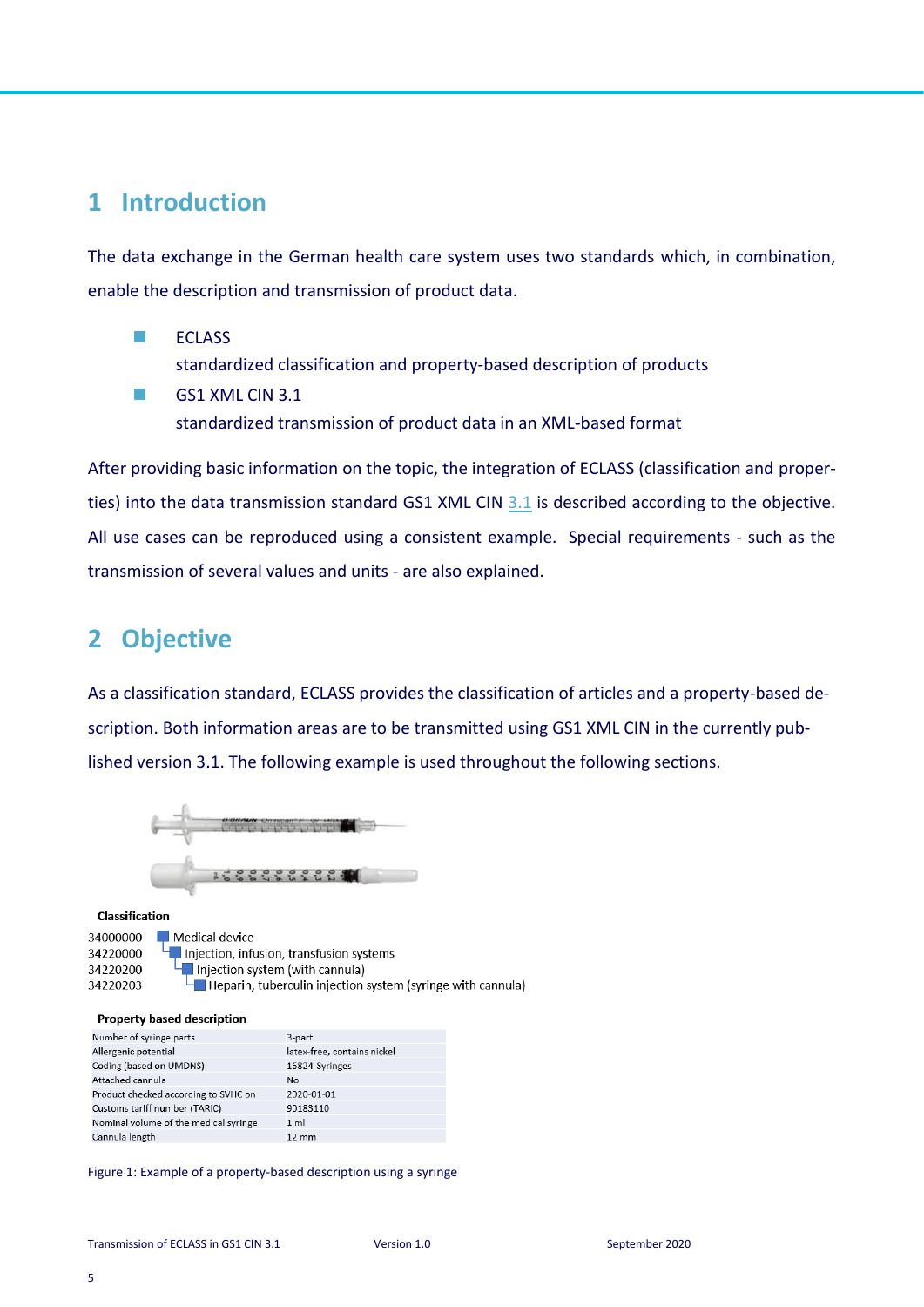When selecting the example, it was ensured that a real example based on ECLASS 11.0 and GS1 XML CIN 3.1 would cover as many use cases as possible. The data was selected and prepared by the company B. Braun on the basis of real data.

**Note:** Not all values are real values!

## <span id="page-6-0"></span>**3 Information on the standards**

## <span id="page-6-1"></span>**3.1 GS1 GS1 XML CIN**

■ The CIN (Catalog Item Notification) is a message type in the GDSN. This message contains the actual product data, e.g. name, dimensions, packaging types and number of items, weights, manufacturer details, etc.

Basic information about the standard as well as the schemes can be found on the following page:

#### *<https://www.gs1.org/standards/gdsn/current-standard>*

Information on the German target market profile can be found here:

*[https://www.gs1-germany.de/gs1-complete/branchenangebote/gs1-standards-im-gesund](https://www.gs1-germany.de/gs1-complete/branchenangebote/gs1-standards-im-gesundheitswesen/)[heitswesen/](https://www.gs1-germany.de/gs1-complete/branchenangebote/gs1-standards-im-gesundheitswesen/)*

### <span id="page-6-2"></span>**3.2 ECLASS**

Basic information on the standard can be found on the following page:

*<https://www.eclass.eu/>*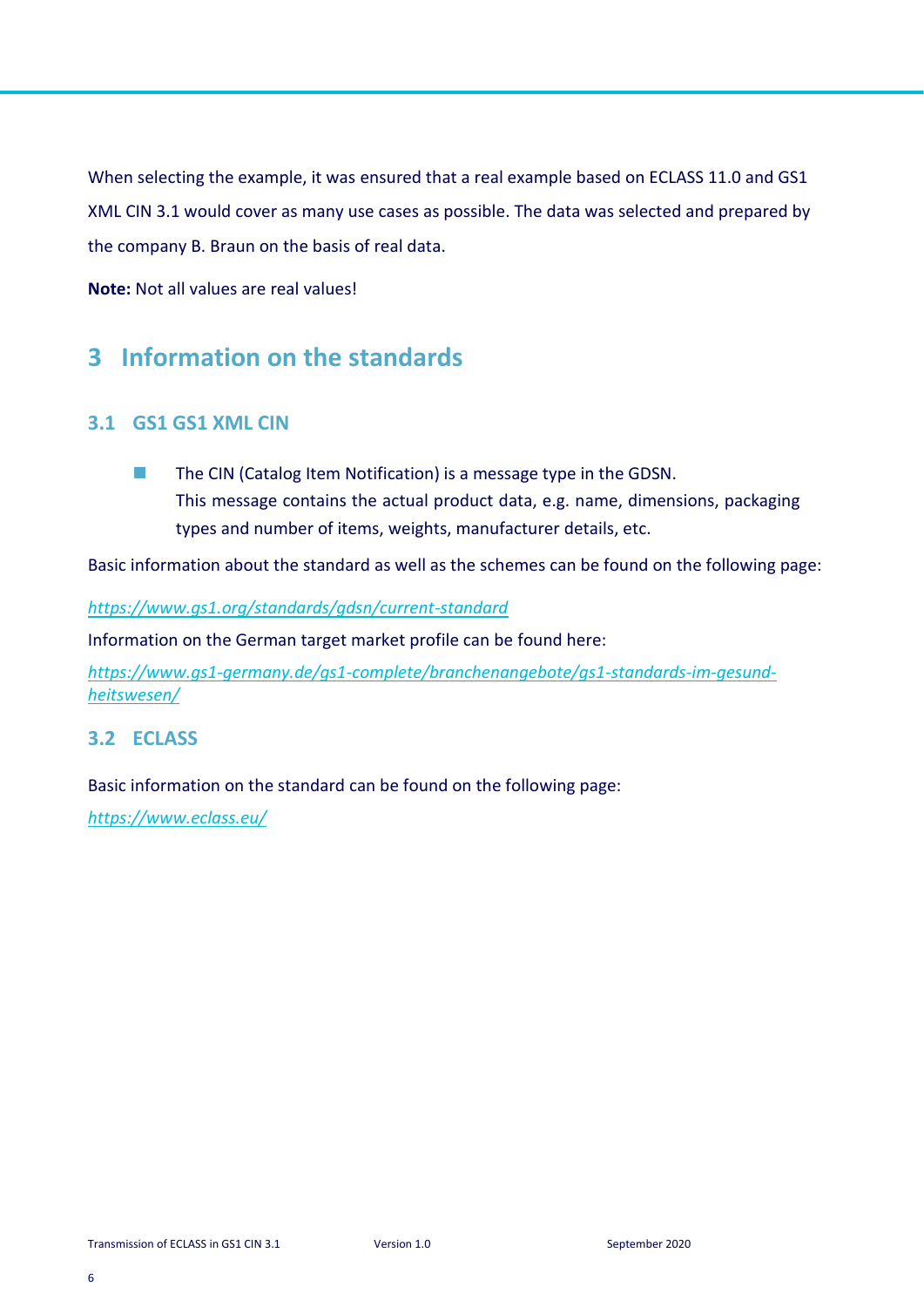## <span id="page-7-0"></span>**4 Transmission of the ECLASS classification**

## <span id="page-7-1"></span>**4.1 Structure and explanation**

GS1 XML CIN differentiates between the GS1 Global Product Classification (GPC) and other additional classifications when transmitting classifications. For each item, the GPC class must also be specified under <gpcCategoryCode> next to the ECLASS class. In the health care sector, the two basic classes are used:

◼ Medical Devices: 10005844 ■ Drugs: 10005845

Further classifications are transmitted in the area <additionalTradeItemClassification>. First of all, it is necessary to specify which classification (including properties, values) is used. This is to be done via a code from a list provided by GS1; for ECLASS this code is "31".

The following three elements of information shall be provided for the ECLASS classification:

| <additionaltradeitemclassificationcodevalue></additionaltradeitemclassificationcodevalue>             | ClassCodedName (8-digit number) (1)               |
|-------------------------------------------------------------------------------------------------------|---------------------------------------------------|
| <additionaltradeitemclassificationcodedescription></additionaltradeitemclassificationcodedescription> | Description oft the class (2)                     |
| <additionaltradeitemclassificationversion></additionaltradeitemclassificationversion>                 | Version of the ECLASS classification standard (3) |

(1) The corresponding IRDI (in the example: 0173-1#01-BAF264#014) of the class is not transmittted. Explanations of the IRDI can be found in section [4.4.](#page-10-0)

- <sup>(2)</sup> The following rules and regulations apply to the filling of the element. This is also due to the fact that the description cannot be transmitted in several languages. With the transmission of the ClassCodedName (CCN) and the version, the relevant information is already available. And even if this is a general guideline, it is always advisable to coordinate with the recipient of the data. The rules and regulations are as follows (order as indicated):
	- Denomination of the class in the market relevant language (Default: English)
	- − Retransmission of the ClassCodedName CCN
	- $(3)$  For the version only the corresponding major or minor release is indicated. (example: 10.1, 11.0), patches and sub-releases (example 9.0 P1, 10.0.1) are not mentioned.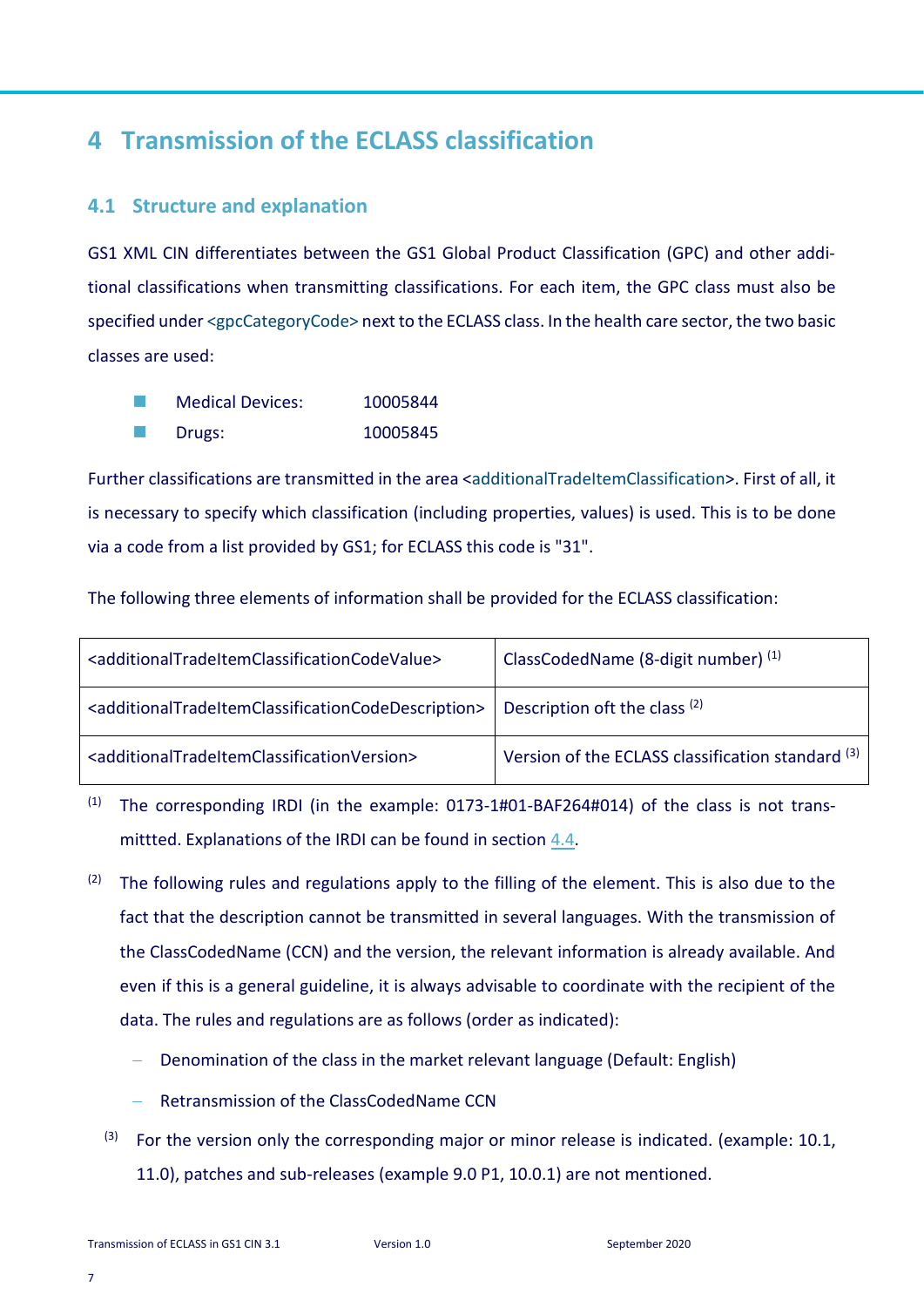## <span id="page-8-0"></span>**4.2 Example**

The following illustrations represent the transmission of the classification in accordance with the selected example.

## **Class transmission with class name in the description**

| <gdsntradeitemclassification></gdsntradeitemclassification>                                           |  |  |
|-------------------------------------------------------------------------------------------------------|--|--|
| <gpccategorycode>10005844</gpccategorycode>                                                           |  |  |
| <gpccategorydefinition>Medical Devices</gpccategorydefinition>                                        |  |  |
| <gpccategoryname>Medical Devices</gpccategoryname>                                                    |  |  |
| <additionaltradeitemclassification></additionaltradeitemclassification>                               |  |  |
| <additionaltradeltemclassificationsystemcode>31</additionaltradeltemclassificationsystemcode>         |  |  |
| <additionaltradeitemclassificationvalue></additionaltradeitemclassificationvalue>                     |  |  |
| <additionaltradeitemclassificationcodevalue>34220203</additionaltradeitemclassificationcodevalue>     |  |  |
|                                                                                                       |  |  |
| <additionaltradeitemclassificationcodedescription></additionaltradeitemclassificationcodedescription> |  |  |
| Heparin-, tuberculin injection system (syringe with cannula)                                          |  |  |
|                                                                                                       |  |  |
| <additionaltradeitemclassificationversion>11.0</additionaltradeitemclassificationversion>             |  |  |
|                                                                                                       |  |  |
|                                                                                                       |  |  |
|                                                                                                       |  |  |

## **Class transmission with ClassCodedName in the description**

| <gdsntradeitemclassification></gdsntradeitemclassification>                                                   |
|---------------------------------------------------------------------------------------------------------------|
| <gpccategorycode>10005844</gpccategorycode>                                                                   |
| <gpccategorydefinition>Medical Devices</gpccategorydefinition>                                                |
| <gpccategoryname>Medical Devices</gpccategoryname>                                                            |
| <additionaltradeitemclassification></additionaltradeitemclassification>                                       |
| <additionaltradeitemclassificationsystemcode>31</additionaltradeitemclassificationsystemcode>                 |
| <additionaltradeitemclassificationvalue></additionaltradeitemclassificationvalue>                             |
| <additionaltradeitemclassificationcodevalue>34220203</additionaltradeitemclassificationcodevalue>             |
|                                                                                                               |
| <additionaltradeitemclassificationcodedescription>34220203</additionaltradeitemclassificationcodedescription> |
|                                                                                                               |
| <additionaltradeitemclassificationversion>11.0</additionaltradeitemclassificationversion>                     |
|                                                                                                               |
|                                                                                                               |
|                                                                                                               |

 $\blacksquare$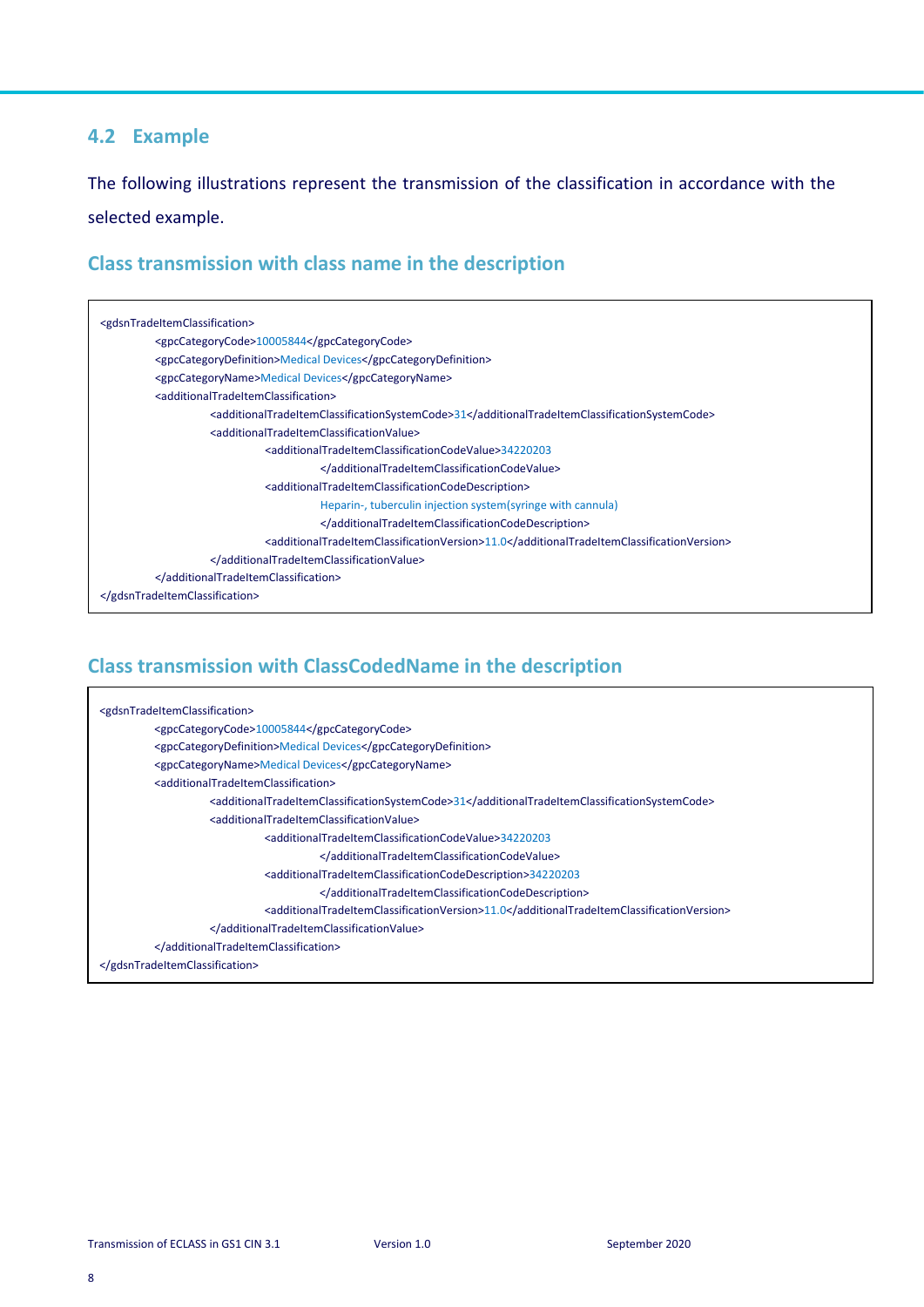## <span id="page-9-0"></span>**4.3 Transmission of several ECLASS versions in one CIN**

The transmission of several ECLASS versions is possible by repeating the range <additionalTrade-ItemClassificationValue>. However, no statement can be made as to whether and which target systems can cope with it.

The procedure is shown in the following example.

## **Transmission of several ECLASS versions in one CIN**

| <gdsntradeitemclassification></gdsntradeitemclassification>                                                                                                                        |  |
|------------------------------------------------------------------------------------------------------------------------------------------------------------------------------------|--|
| <gpccategorycode>10005844</gpccategorycode>                                                                                                                                        |  |
| <gpccategorydefinition>Medical Devices</gpccategorydefinition>                                                                                                                     |  |
| <gpccategoryname>Medical Devices</gpccategoryname>                                                                                                                                 |  |
| <additionaltradeitemclassification></additionaltradeitemclassification>                                                                                                            |  |
|                                                                                                                                                                                    |  |
| <additionaltradeitemclassificationsystemcode>31</additionaltradeitemclassificationsystemcode><br><additionaltradeitemclassificationvalue></additionaltradeitemclassificationvalue> |  |
|                                                                                                                                                                                    |  |
| <additionaltradeitemclassificationcodevalue>34220203</additionaltradeitemclassificationcodevalue>                                                                                  |  |
|                                                                                                                                                                                    |  |
| <additionaltradeitemclassificationcodedescription></additionaltradeitemclassificationcodedescription>                                                                              |  |
| Heparin-, tuberculin injection system (syringe with cannula)                                                                                                                       |  |
|                                                                                                                                                                                    |  |
| <additionaltradeitemclassificationversion>10.0</additionaltradeitemclassificationversion>                                                                                          |  |
|                                                                                                                                                                                    |  |
| <additionaltradeitemclassificationvalue></additionaltradeitemclassificationvalue>                                                                                                  |  |
| <additionaltradeitemclassificationcodevalue>34220203</additionaltradeitemclassificationcodevalue>                                                                                  |  |
|                                                                                                                                                                                    |  |
| <additionaltradeitemclassificationcodedescription></additionaltradeitemclassificationcodedescription>                                                                              |  |
| Heparin-, tuberculin injection system(syringe with cannula)                                                                                                                        |  |
|                                                                                                                                                                                    |  |
| <additionaltradeitemclassificationversion>11.0</additionaltradeitemclassificationversion>                                                                                          |  |
|                                                                                                                                                                                    |  |
|                                                                                                                                                                                    |  |
|                                                                                                                                                                                    |  |
|                                                                                                                                                                                    |  |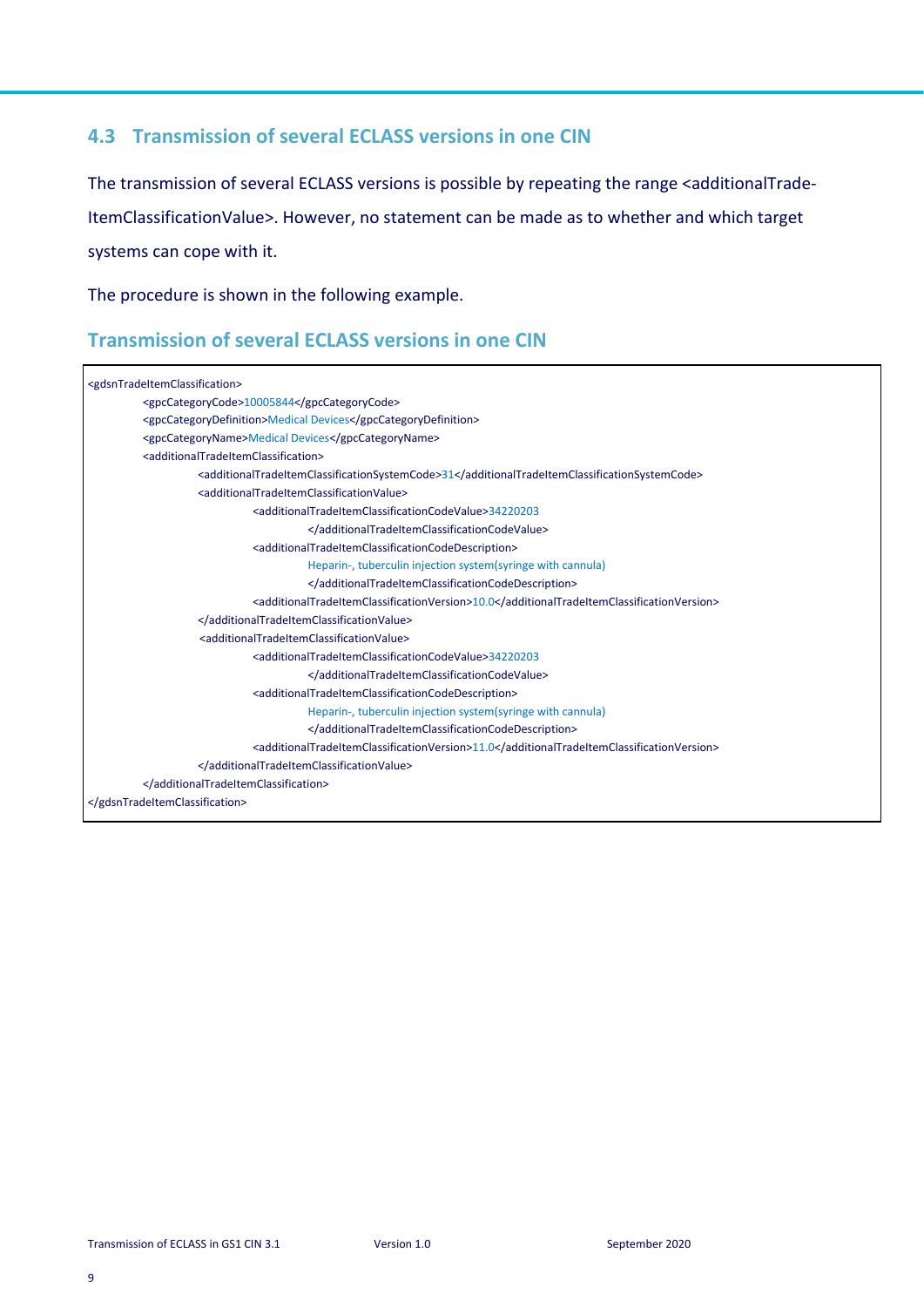## <span id="page-10-0"></span>**4.4 Using ID / IRDI values**

ECLASS is based on ISO / IEC standards as an international standard. The central element is the use of the International Registration Data Identifier (IRDI), which is based on the standards ISO/IEC 11179-6, ISO 29002 and ISO 6532 and is anchored in the entire standard. An explanation can be found at *https://wiki.eclass.eu/wiki/IRDI*.

This IRDI is used for data exchange because both the GS1 standard and the ECLASS standard are to be applied in the correct form. This means that the mere transmission of the identifier (e.g. ABC123) is not sufficient for properties, values, etc. The use of IRDIs for properties with value lists is explained in detail in sections  $5.4.1$  or  $5.4.2$  (property with value(s) from a value list) and  $5.4.4$ (Boolean property).

**Exception:** When transmitting the class, the Class Coded Name (CCN) is used (see section [4.1\)](#page-7-1), it is not possible to specify the IRDI.

**Note:** In the figurative sense, this would be equivalent to the procedure of omitting the check digit when transmitting a GTIN because it does not contain any actual information.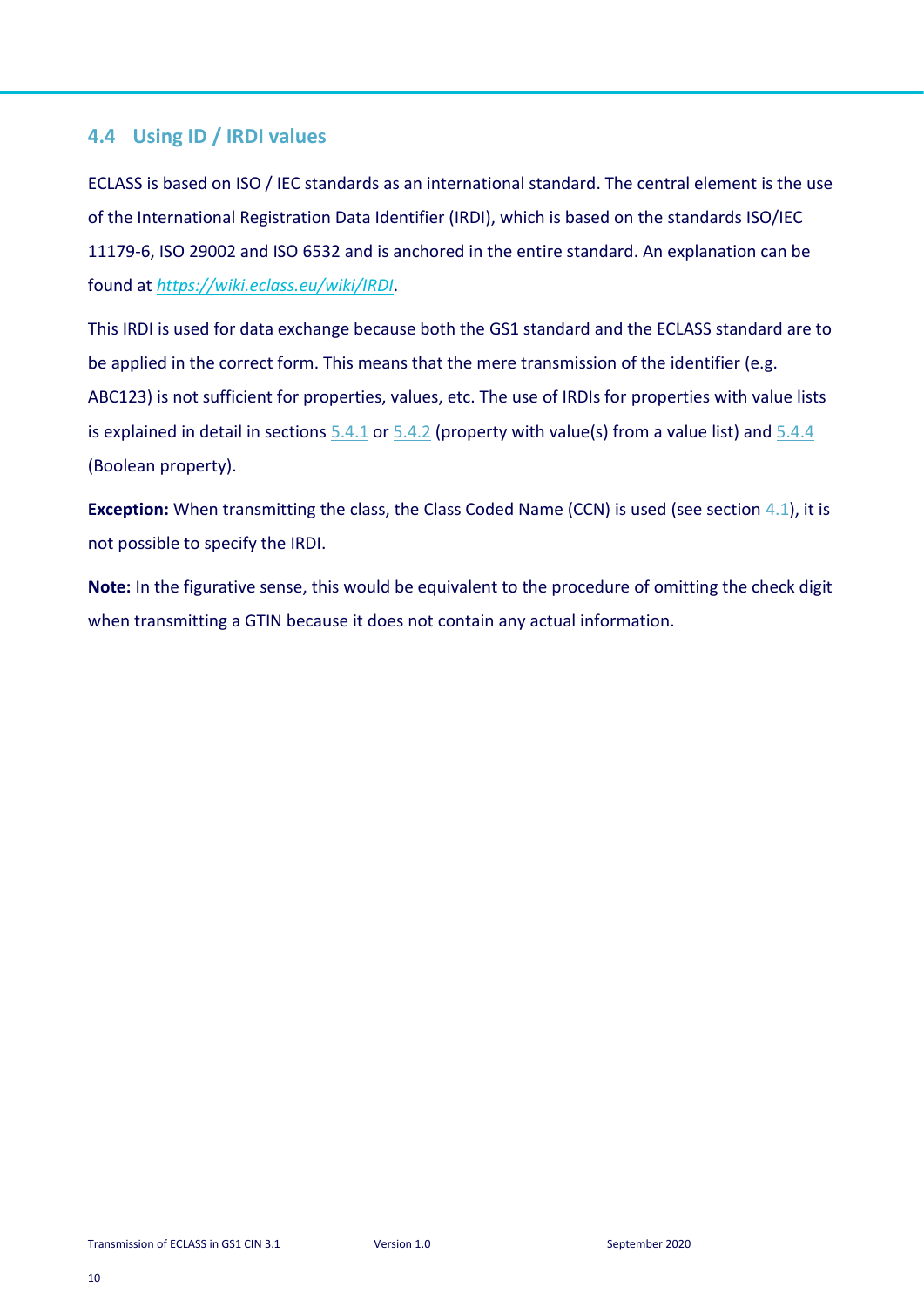## <span id="page-11-0"></span>**5 Transmission of ECLASS properties**

### <span id="page-11-1"></span>**5.1 Structure**

In addition to the class, the GS1 XML CIN format can also be used to transmit properties and the associated values. If ID values (called IRDI in the context of ECLASS) are available for properties and values, these are transmitted in a language-neutral manner. The use of units is described sep-arately in Section [5.6,](#page-22-1) with the two relevant data types in Section [5.2](#page-11-2) being indicated accordingly.

The transmission of the property takes place with the following two to three elements:

| Property code          | <additionaltradeitemclassificationpropertycode></additionaltradeitemclassificationpropertycode>               |
|------------------------|---------------------------------------------------------------------------------------------------------------|
|                        | (mandatory)                                                                                                   |
| Property description   | <additionaltradeitemclassificationpropertydescription></additionaltradeitemclassificationpropertydescription> |
|                        | (optional, included in the following examples, without                                                        |
|                        | speech recognition)                                                                                           |
| Property specification | depending on the data type of the property of one of the                                                      |
|                        | elements listed in the following section (mandatory) -                                                        |
|                        | when an IRDI is submitted, the format does not allow the                                                      |
|                        | provision of a readable term                                                                                  |

## <span id="page-11-2"></span>**5.2 Different data types (Mapping)**

ECLASS and GS1 XML CIN use differently named data types, which are compared in the table below.

| <b>ECLASS</b>          |              | GS1 XML CIN 3.1                                                                                 |
|------------------------|--------------|-------------------------------------------------------------------------------------------------|
| STRING TRANSLATABLE    |              | <propertystring></propertystring>                                                               |
| <b>STRING</b>          | <b>IRDI</b>  | <propertycode></propertycode>                                                                   |
| <b>INTEGER COUNT</b>   | Without unit | <propertyinteger></propertyinteger>                                                             |
| <b>REAL COUNT</b>      | Without unit | <propertyfloat></propertyfloat>                                                                 |
| <b>INTEGER MEASURE</b> | With unit    | <propertymeasurement measurementunitcode<br=""><math>=</math>"[UoM*]"&gt;</propertymeasurement> |
| <b>REAL MEASURE</b>    | With unit    | <propertymeasurement measurementunitcode<br=""><math>=</math>"[UoM*]"&gt;</propertymeasurement> |
| <b>BOOLEAN</b>         | IRDI         | <propertycode></propertycode>                                                                   |

Table 1: Comparison of ECLASS and XML CIN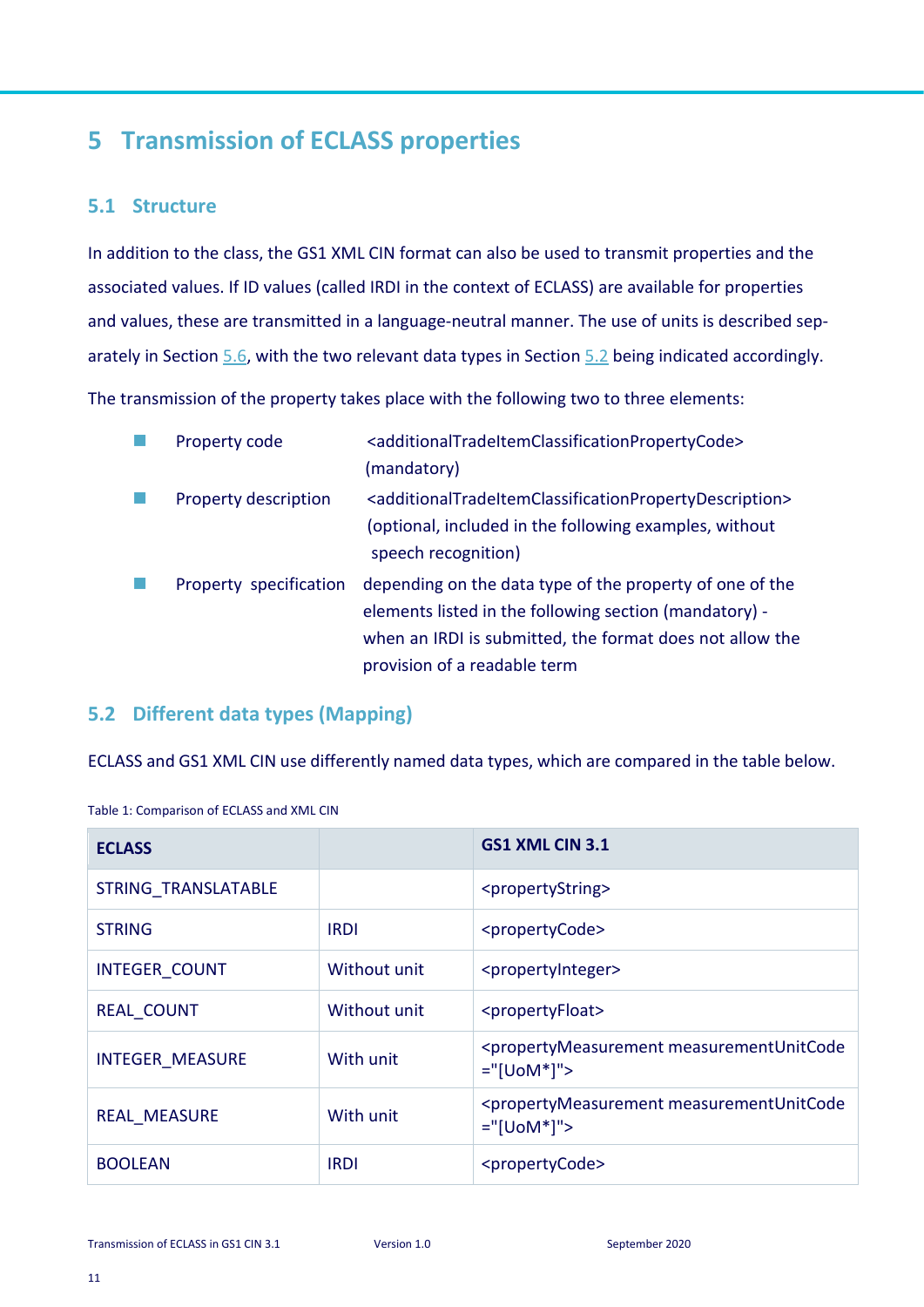| <b>DATE</b> | <propertydatetime></propertydatetime> |
|-------------|---------------------------------------|
|-------------|---------------------------------------|

In the field of number-based data types, a distinction is made between data types with and without a unit. An explanation is given in the section on detailed examples in [5.4.](#page-13-0)

## <span id="page-12-0"></span>**5.3 Data base for the example**

The cases explained in section [5.4](#page-13-0) are illustrated by examples according to the objectives in section [2.](#page-5-1) The following figure gives an overview of the cases considered, including all ECLASS relevant information (properties, values and units).

| Use case                                                                                                         | <b>Property name</b>                  | <b>Property IRDI</b>      | Data type eClass                         | <b>Unit</b> | <b>Unit IRDI</b>           | Value name      | <b>Value IRDI</b>    |
|------------------------------------------------------------------------------------------------------------------|---------------------------------------|---------------------------|------------------------------------------|-------------|----------------------------|-----------------|----------------------|
| List of values,                                                                                                  | Number of syringe parts               | 0173-1#02-AAA363#005      | <b>STRING</b>                            |             |                            | 3-part          | 0173-1#07-AAJ261#004 |
| Single choice                                                                                                    |                                       |                           |                                          |             |                            |                 |                      |
| List of values,                                                                                                  | Allergenic potential                  | 0173-1#02-AAA305#008      | <b>STRING</b>                            |             |                            | latex-free,     | 0173-1#07-AAJ030#004 |
| Multiple choice                                                                                                  |                                       |                           |                                          |             |                            | contains nickel | 0173-1#07-AAB200#003 |
| Free text                                                                                                        | Coding (based on UMDNS)               |                           | 0173-1#02-AAQ199#002 STRING TRANSLATABLE |             |                            | 16824-Syringes  |                      |
| <b>Boolean</b>                                                                                                   | <b>Attached cannula</b>               | 0173-1#02-AAA389#006      | <b>BOOLEAN</b>                           |             |                            | <b>No</b>       | 0173-1#07-CAA017#003 |
| Date*                                                                                                            | Product checked according to SVHC on  | 0173-1#02-AAO222#003 DATF |                                          |             |                            | 2020-01-01      |                      |
| Integer without unit*                                                                                            | <b>Customs tariff number (TARIC)</b>  | 0173-1#02-AAD931#005      | <b>INTEGER COUNT</b>                     |             |                            | 90183110        |                      |
| Integer with unit                                                                                                | Nominal volume of the medical syringe | 0173-1#02-AAA720#007      | <b>INTEGER MEASURE</b>                   | mm          | 0173-1#05-AAA480#003 12 mm |                 |                      |
| Float with unit                                                                                                  | Nennvolumen der medizinischen Spritze | 0173-1#02-AAA962#007      | <b>REAL MEASURE</b>                      | ml          | 0173-1#05-AAA678#003 1 ml  |                 |                      |
| the Property of the control of the control of the control of the children and the section of the set Property of |                                       |                           |                                          |             |                            |                 |                      |

\*: Data are sample data that are used to complete the data and do not come from B. Braun

<span id="page-12-1"></span>Figure 2: Data base for the example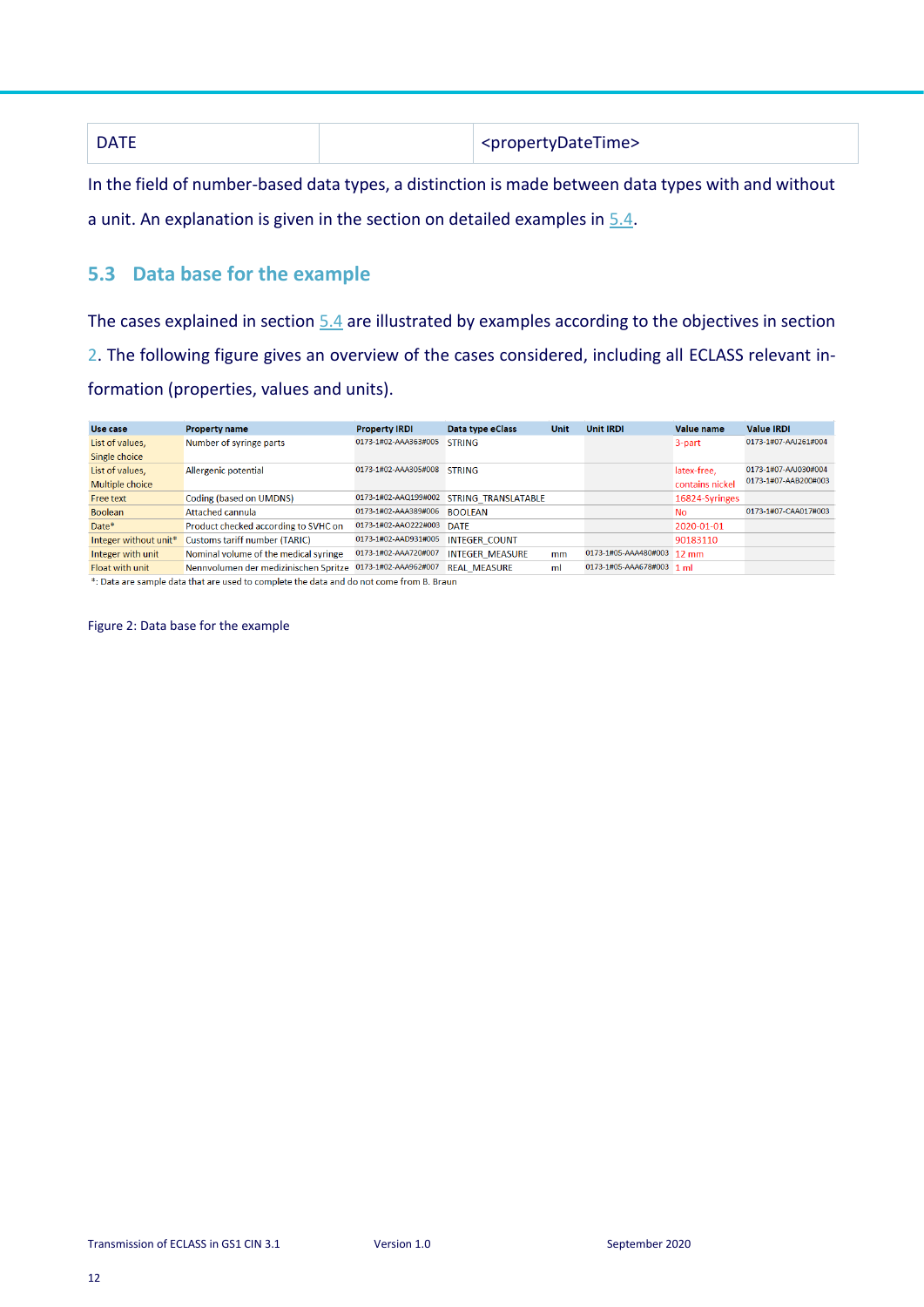## <span id="page-13-0"></span>**5.4 Overview of the different data types (with example)**

## <span id="page-13-1"></span>**5.4.1 List of values, single selection**

#### **ECLASS Data type: STRING, GS1 Data type: propertyCode**

Here a property combined with a value is transmitted. The value has been selected from a list of values and is therefore transmitted in a language-neutral manner via IRDI.

| Property: | number of injection parts | 0173-1#02-AAA363#005 |
|-----------|---------------------------|----------------------|
| Value:    | 3 parts                   | 0173-1#07-AAJ261#004 |

| <gdsntradeitemclassification></gdsntradeitemclassification>                                                                          |
|--------------------------------------------------------------------------------------------------------------------------------------|
| <gpccategorycode>10005844</gpccategorycode>                                                                                          |
| <gpccategorydefinition>Medical Devices</gpccategorydefinition>                                                                       |
| <gpccategoryname>Medical Devices</gpccategoryname>                                                                                   |
| <additionaltradeitemclassification></additionaltradeitemclassification>                                                              |
| <additionaltradeitemclassificationsystem-code>31</additionaltradeitemclassificationsystem-code>                                      |
| <additionaltradeitemclassificationvalue></additionaltradeitemclassificationvalue>                                                    |
| <additionaltradeitemclassificationcodevalue>34220201</additionaltradeitemclassificationcodevalue>                                    |
|                                                                                                                                      |
| <additionaltradeitemclassificationcodedescription>Injection system (with cannula)</additionaltradeitemclassificationcodedescription> |
|                                                                                                                                      |
| <additionaltradeitemclassificationversion>11.0</additionaltradeitemclassificationversion>                                            |
| <additionaltradeitemclassificationproperty></additionaltradeitemclassificationproperty>                                              |
| <additionaltradeitemclassificationpropertycode>0173-1#02-AAA363#005</additionaltradeitemclassificationpropertycode>                  |
|                                                                                                                                      |
| <additionaltradeitemclassificationpropertydescription>Number of syringe parts</additionaltradeitemclassificationpropertydescription> |
| <additionaltradeitemclassificationpropertydescription></additionaltradeitemclassificationpropertydescription>                        |
| <propertycode>0173-1#07-AAJ261#004</propertycode>                                                                                    |
|                                                                                                                                      |
|                                                                                                                                      |
|                                                                                                                                      |
|                                                                                                                                      |
|                                                                                                                                      |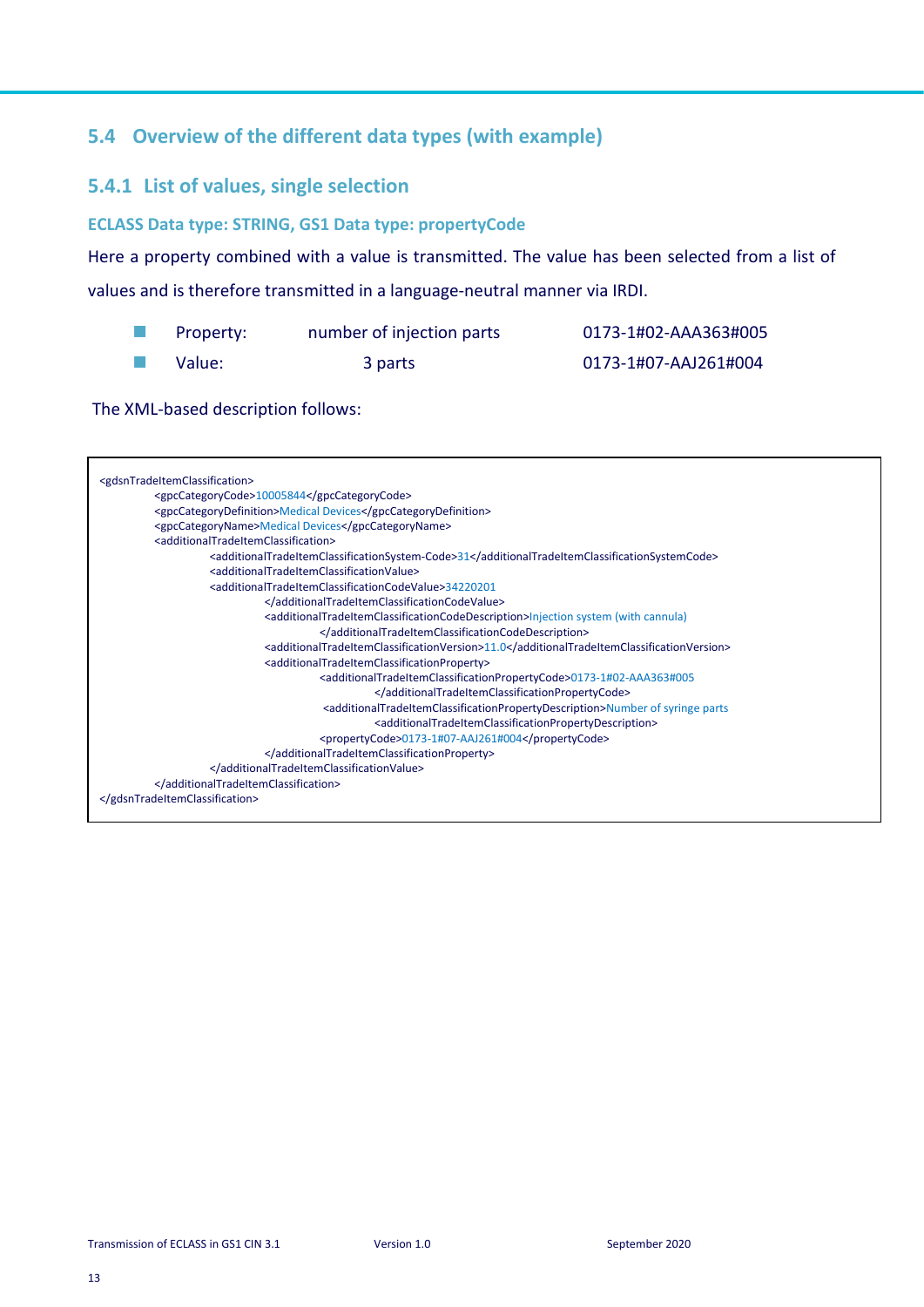## <span id="page-14-0"></span>**5.4.2 Value list, multiple selection**

#### **ECLASS Data type: STRING, GS1 Data type: propertyCode**

Here a property combined with several values is transmitted. The values have been selected from a

list of values and are thus transmitted in a language-neutral manner via IRDI.

| a ser | Property: | allergenic potential | 0173-1#02-AAA305#008 |
|-------|-----------|----------------------|----------------------|
|       | Value 1:  | latex-free           | 0173-1#07-AAJ030#004 |
|       | Value 2:  | Nickel-containing    | 0173-1#07-AAB200#003 |

The XML-based description follows. The block <additionalTradeItemClassificationProperty> is trans-

mitted multiple times, whereby the property is transferred multiple times.

| <gdsntradeitemclassification></gdsntradeitemclassification>                                                                           |
|---------------------------------------------------------------------------------------------------------------------------------------|
| <gpccategorycode>10005844</gpccategorycode>                                                                                           |
| <gpccategorydefinition>Medical Devices</gpccategorydefinition>                                                                        |
| <gpccategoryname>Medical Devices</gpccategoryname>                                                                                    |
| <additionaltradeitemclassification></additionaltradeitemclassification>                                                               |
| <additionaltradeitemclassificationsystem-code>31</additionaltradeitemclassificationsystem-code>                                       |
| <additionaltradeitemclassificationvalue></additionaltradeitemclassificationvalue>                                                     |
| <additionaltradeitemclassificationcodevalue>34220201</additionaltradeitemclassificationcodevalue>                                     |
|                                                                                                                                       |
| <additionaltradeitemclassificationcodedescription> Injection system (with cannula)</additionaltradeitemclassificationcodedescription> |
|                                                                                                                                       |
| <additionaltradeitemclassificationversi-on>11.0</additionaltradeitemclassificationversi-on>                                           |
| <additionaltradeitemclassificationproperty></additionaltradeitemclassificationproperty>                                               |
| <additionaltradeitemclassificationpropertycode>0173-1#02-AAA305#008</additionaltradeitemclassificationpropertycode>                   |
|                                                                                                                                       |
| <additionaltradeitemclassificationpropertydescription> Number of syringe parts</additionaltradeitemclassificationpropertydescription> |
| <additionaltradeitemclassificationpropertydescription></additionaltradeitemclassificationpropertydescription>                         |
| <propertycode>0173-1#07-AAJ030#004</propertycode>                                                                                     |
|                                                                                                                                       |
| <additionaltradeitemclassificationproperty></additionaltradeitemclassificationproperty>                                               |
| <additionaltradeitemclassificationpropertycode>0173-1#02-AAA305#008</additionaltradeitemclassificationpropertycode>                   |
|                                                                                                                                       |
| <additionaltradeitemclassificationpropertydescription> Number of syringe parts</additionaltradeitemclassificationpropertydescription> |
| <additionaltradeitemclassificationpropertydescription></additionaltradeitemclassificationpropertydescription>                         |
| <propertycode>0173-1#07-AAB200#003</propertycode>                                                                                     |
|                                                                                                                                       |
|                                                                                                                                       |
|                                                                                                                                       |
|                                                                                                                                       |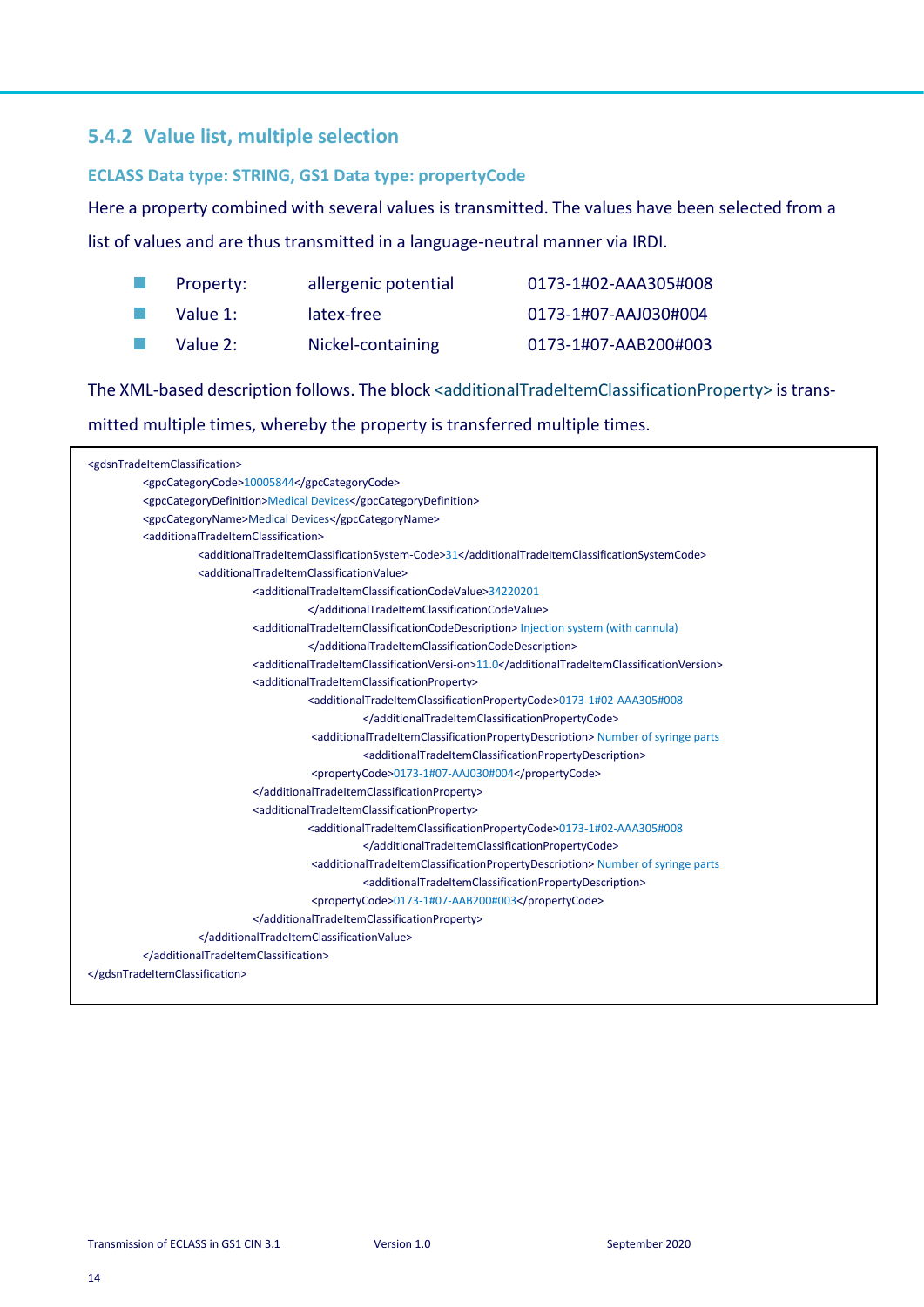#### <span id="page-15-0"></span>**5.4.3 Free-text**

#### **ECLASS Data type: STRING \_TRANSLATABLE, GS1 Data type: propertyString**

Here a property together with a value is transmitted. The value is transmitted as free text and not via IRDI. Transmission of the value in several languages is not provided for in the schema. Therefore, the language must be agreed with the recipient if it is not defined by the main language of the target market profile.

- Property: Codification (in accordance with UMDNS) 0173-1#02-AAQ199#002
- Value: "16824-Syringes"

| <gdsntradeitemclassification></gdsntradeitemclassification>                                                                           |
|---------------------------------------------------------------------------------------------------------------------------------------|
|                                                                                                                                       |
| <gpccategorycode>10005844</gpccategorycode>                                                                                           |
| <gpccategorydefinition>Medical Devices</gpccategorydefinition>                                                                        |
| <gpccategoryname>Medical Devices</gpccategoryname>                                                                                    |
| <additionaltradeitemclassification></additionaltradeitemclassification>                                                               |
| <additionaltradeitemclassificationsystem-code>31</additionaltradeitemclassificationsystem-code>                                       |
| <additionaltradeitemclassificationvalue></additionaltradeitemclassificationvalue>                                                     |
| <additionaltradeitemclassificationcodevalue>34220201</additionaltradeitemclassificationcodevalue>                                     |
|                                                                                                                                       |
| <additionaltradeitemclassificationcodedescription> Injection system (with cannula)</additionaltradeitemclassificationcodedescription> |
|                                                                                                                                       |
| <additionaltradeitemclassificationversion>11.0</additionaltradeitemclassificationversion>                                             |
| <additionaltradeitemclassificationproperty></additionaltradeitemclassificationproperty>                                               |
| <additionaltradeitemclassificationpropertycode>0173-1#02-AAQ199#002</additionaltradeitemclassificationpropertycode>                   |
|                                                                                                                                       |
| <additionaltradeitemclassificationpropertydescription>Coding (based on UMDNS)</additionaltradeitemclassificationpropertydescription>  |
| <additionaltradeitemclassificationpropertydescription></additionaltradeitemclassificationpropertydescription>                         |
| <propertystring>16824-Syringes</propertystring>                                                                                       |
|                                                                                                                                       |
|                                                                                                                                       |
|                                                                                                                                       |
|                                                                                                                                       |
|                                                                                                                                       |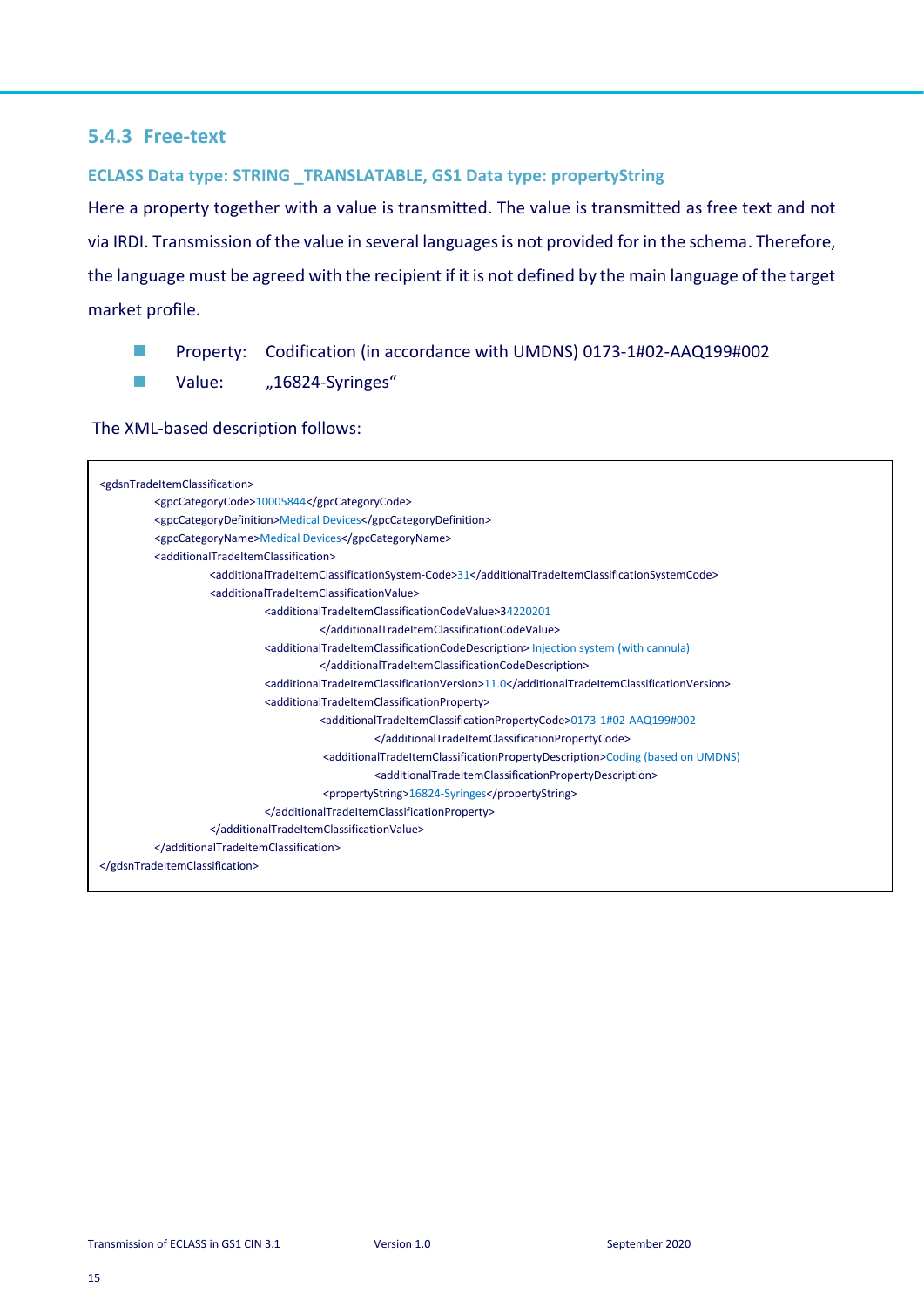## <span id="page-16-0"></span>**5.4.4 Boolean**

#### **ECLASS Data type: BOOLEAN, GS1 Data type: propertyCode**

Here a property together with a value is transmitted. The transmission of values is analogous to the

transmission of value lists and is therefore transmitted in a language-neutral manner via IRDI.

| Property: | fitted cannula | 0173-1#02-AAA389#006 |
|-----------|----------------|----------------------|
|           |                |                      |

■ Value: No 0173-1#07-CAA017#003

| <gdsntradeitemclassification></gdsntradeitemclassification>                                                                           |  |
|---------------------------------------------------------------------------------------------------------------------------------------|--|
| <gpccategorycode>10005844</gpccategorycode>                                                                                           |  |
| <gpccategorydefinition>Medical Devices</gpccategorydefinition>                                                                        |  |
| <gpccategoryname>Medical Devices</gpccategoryname>                                                                                    |  |
| <additionaltradeitemclassification></additionaltradeitemclassification>                                                               |  |
| <additionaltradeitemclassificationsystemcode>31</additionaltradeitemclassificationsystemcode>                                         |  |
| <additionaltradeitemclassificationvalue></additionaltradeitemclassificationvalue>                                                     |  |
| <additionaltradeitemclassificationcodevalue>34220201</additionaltradeitemclassificationcodevalue>                                     |  |
|                                                                                                                                       |  |
| <additionaltradeitemclassificationcodedescription> Injection system (with cannula)</additionaltradeitemclassificationcodedescription> |  |
|                                                                                                                                       |  |
| <additionaltradeitemclassificationversion>11.0</additionaltradeitemclassificationversion>                                             |  |
| <additionaltradeitemclassificationproperty></additionaltradeitemclassificationproperty>                                               |  |
| <additionaltradeitemclassificationpropertycode>0173-1#02-AAA389#006</additionaltradeitemclassificationpropertycode>                   |  |
|                                                                                                                                       |  |
| <additionaltradeitemclassificationpropertydescription>attached cannula</additionaltradeitemclassificationpropertydescription>         |  |
| <additionaltradeitemclassificationpropertydescription></additionaltradeitemclassificationpropertydescription>                         |  |
| <propertycode>0173-1#07-CAA017#003</propertycode>                                                                                     |  |
|                                                                                                                                       |  |
|                                                                                                                                       |  |
|                                                                                                                                       |  |
|                                                                                                                                       |  |
|                                                                                                                                       |  |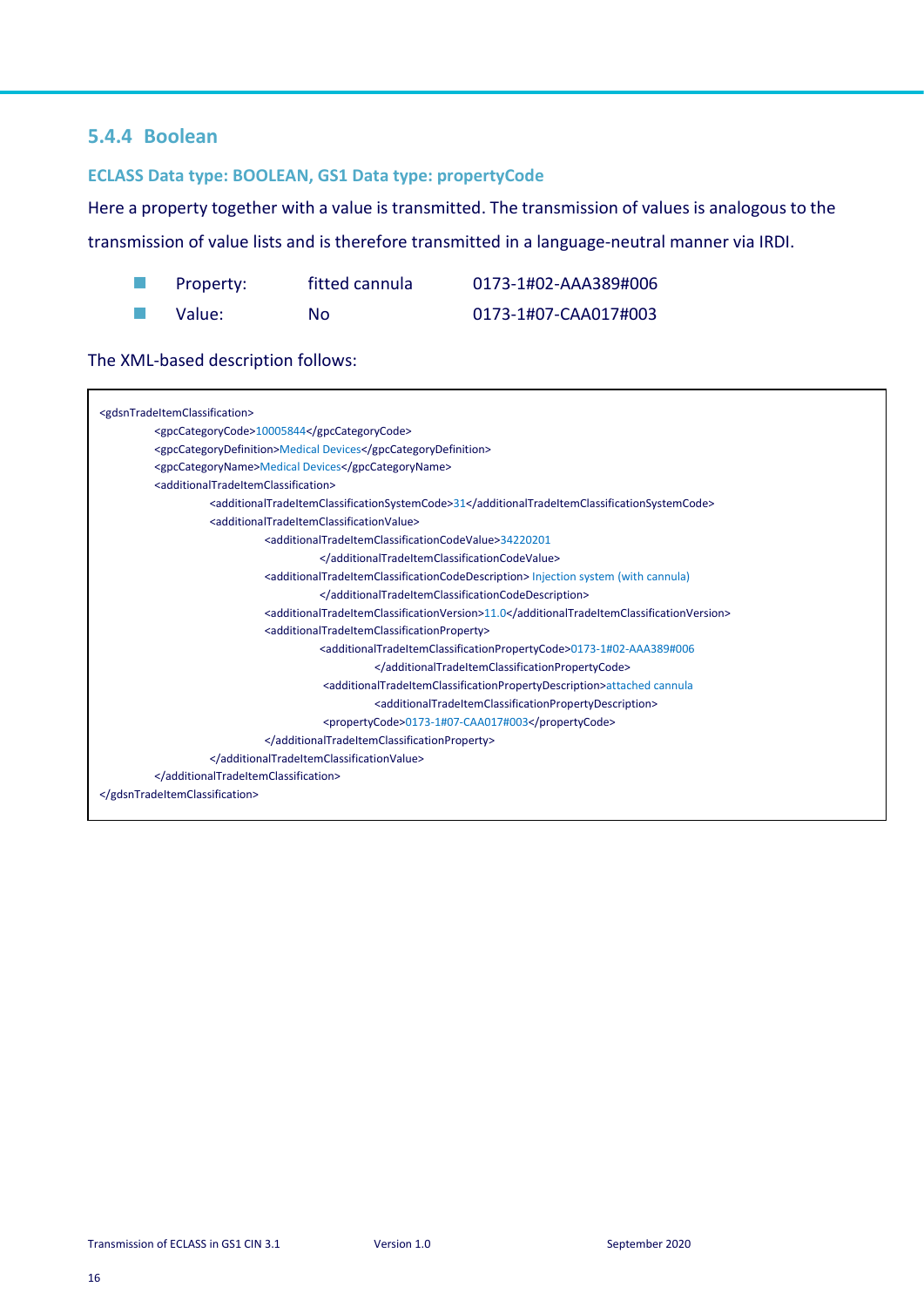## <span id="page-17-0"></span>**5.4.5 Date**

#### **ECLASS Data type: DATE, GS1 Data type: propertyDateTime**

Here a property together with a value is transmitted. ECLASS only supports the date here, while GS1

uses date and time. Therefore, date and time must be indicated according to the data type of GS1.

The time must then be set to zero clock.

- Property: Product tested according to SVHC on 0173-1#02-AAO222#003
	-

■ Value: 2020-12-31T00:00:00

| <gdsntradeitemclassification></gdsntradeitemclassification>                                                                                       |
|---------------------------------------------------------------------------------------------------------------------------------------------------|
| <gpccategorycode>10005844</gpccategorycode>                                                                                                       |
| <gpccategorydefinition>Medical Devices</gpccategorydefinition>                                                                                    |
| <gpccategoryname>Medical Devices</gpccategoryname>                                                                                                |
| <additionaltradeitemclassification></additionaltradeitemclassification>                                                                           |
| <additionaltradeitemclassificationsystem-code>31</additionaltradeitemclassificationsystem-code>                                                   |
| <additionaltradeitemclassificationvalue></additionaltradeitemclassificationvalue>                                                                 |
| <additionaltradeitemclassificationcodevalue>34220201</additionaltradeitemclassificationcodevalue>                                                 |
|                                                                                                                                                   |
| <additionaltradeitemclassificationcodedescription> Injection system (with cannula)</additionaltradeitemclassificationcodedescription>             |
|                                                                                                                                                   |
| <additionaltradeitemclassificationversion>11.0</additionaltradeitemclassificationversion>                                                         |
| <additionaltradeitemclassificationproperty></additionaltradeitemclassificationproperty>                                                           |
| <additionaltradeitemclassificationpropertycode>0173-1#02-AAO222#003</additionaltradeitemclassificationpropertycode>                               |
|                                                                                                                                                   |
| <additionaltradeitemclassificationpropertydescription>Product checked according to SVHC on</additionaltradeitemclassificationpropertydescription> |
| <additionaltradeitemclassificationpropertydescription></additionaltradeitemclassificationpropertydescription>                                     |
| <propertydatetime>2020-12-31T00:00:00</propertydatetime>                                                                                          |
|                                                                                                                                                   |
|                                                                                                                                                   |
|                                                                                                                                                   |
|                                                                                                                                                   |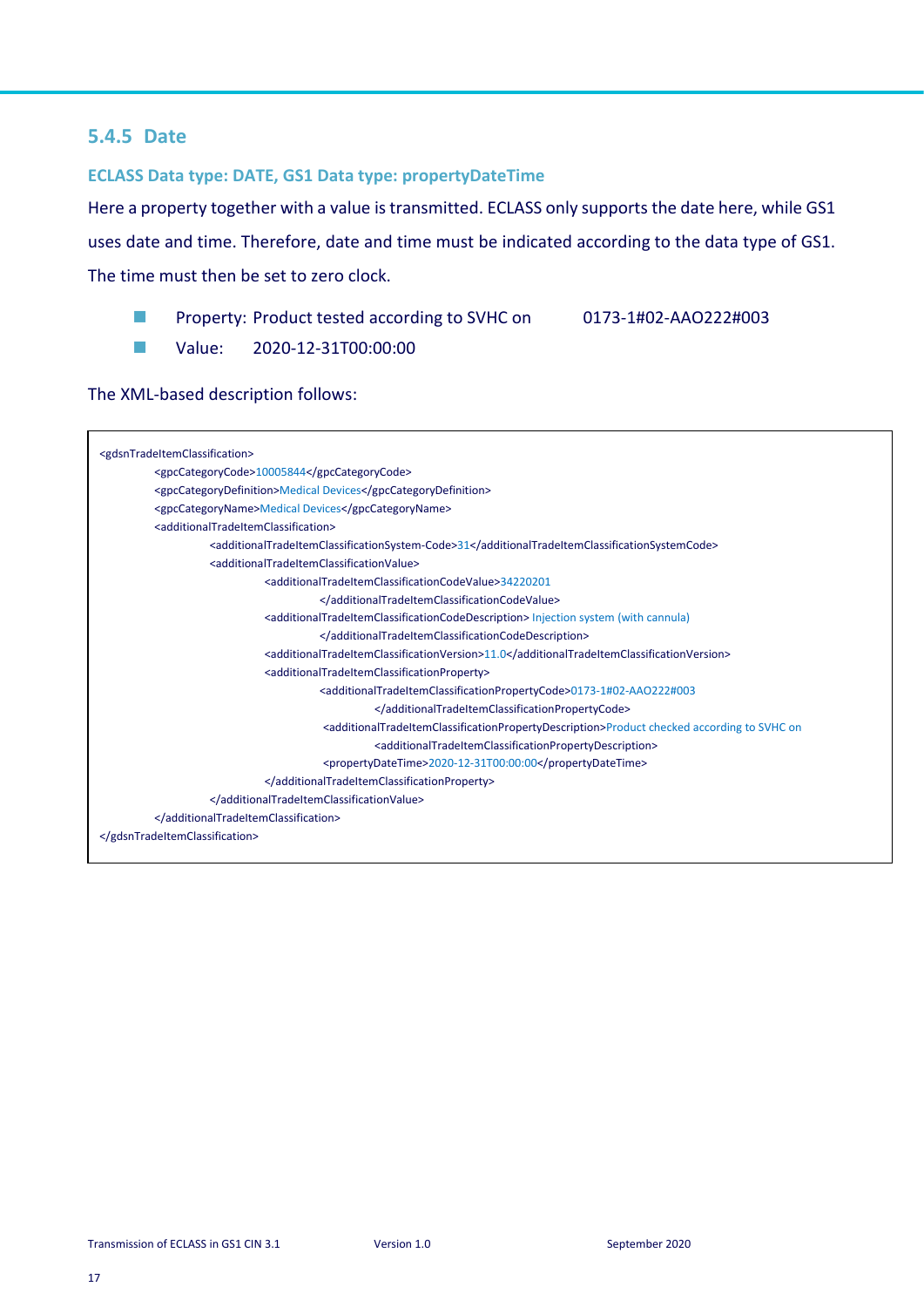## <span id="page-18-0"></span>**5.4.6 Integer without unit**

#### **ECLASS Data type: INTEGER\_COUNT, GS1 Data type: propertyInteger**

### Here a property together with a value is transmitted. ECLASS uses an integer value without unit.

- Property: Customs tariff number (TARIC) 0173-1#02-AAD931#005
	-

■ Value: 90183110

| <gdsntradeitemclassification></gdsntradeitemclassification>                                                                                |
|--------------------------------------------------------------------------------------------------------------------------------------------|
| <gpccategorycode>10005844</gpccategorycode>                                                                                                |
| <gpccategorydefinition>Medical Devices</gpccategorydefinition>                                                                             |
| <gpccategoryname>Medical Devices</gpccategoryname>                                                                                         |
| <additionaltradeitemclassification></additionaltradeitemclassification>                                                                    |
| <additionaltradeitemclassificationsystem-code>31</additionaltradeitemclassificationsystem-code>                                            |
| <additionaltradeitemclassificationvalue></additionaltradeitemclassificationvalue>                                                          |
| <additionaltradeitemclassificationcodevalue>34220201</additionaltradeitemclassificationcodevalue>                                          |
|                                                                                                                                            |
| <additionaltradeitemclassificationcodedescription> Injection system (with cannula)</additionaltradeitemclassificationcodedescription>      |
|                                                                                                                                            |
| <additionaltradeitemclassificationversi-on>11.0</additionaltradeitemclassificationversi-on>                                                |
| <additionaltradeitemclassificationproperty></additionaltradeitemclassificationproperty>                                                    |
| <additionaltradeitemclassificationpropertycode>0173-1#02-AAD931#005</additionaltradeitemclassificationpropertycode>                        |
|                                                                                                                                            |
| <additionaltradeitemclassificationpropertydescription>Customs tariff number (TARIC)</additionaltradeitemclassificationpropertydescription> |
| <additionaltradeitemclassificationpropertydescription></additionaltradeitemclassificationpropertydescription>                              |
| <propertyinteger>90183110</propertyinteger>                                                                                                |
|                                                                                                                                            |
|                                                                                                                                            |
|                                                                                                                                            |
|                                                                                                                                            |
|                                                                                                                                            |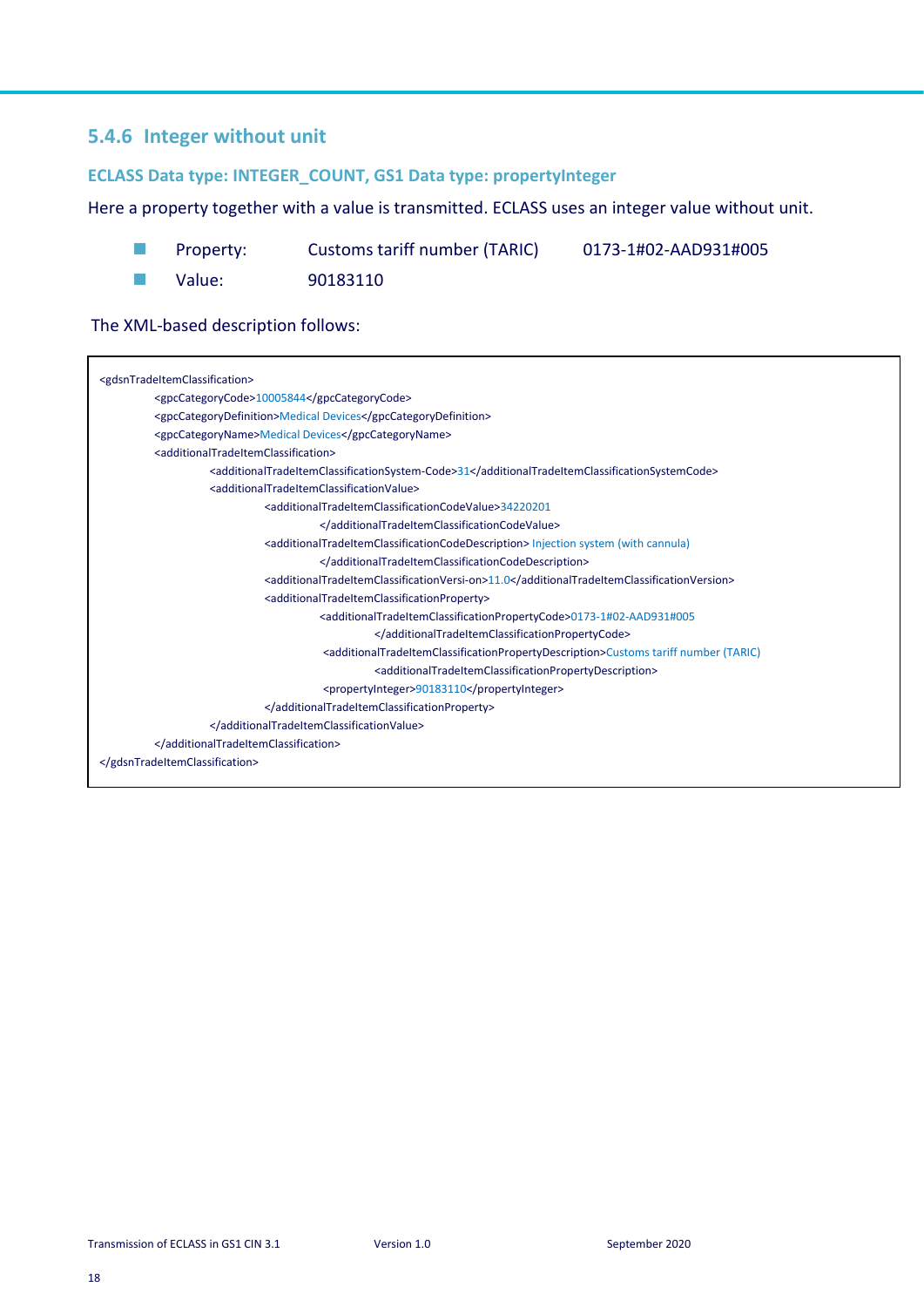## <span id="page-19-0"></span>**5.4.7 Integer with unit**

**ECLASS Data type: INTEGER\_MEASURE,** 

**GS1 Data type: propertyMeasurement measurementUnitCode ="[UoM\*]**

Here a property together with a value is transmitted. ECLASS uses an integer value with unit.

**Important:** Please clarify with the recipient of the data whether this data type can be used. As de-scribed in section [5.6](#page-22-1), there are problems at this point due to different unit systems. A common solution is described in Section [6](#page-23-0). This section describes the official use of the standard.

■ Property: Cannula lenght 0173-1#02-AAA720#007 ■ Value: 12 ■ Unit: mm (UNECE: MMT)

| <gdsntradeitemclassification></gdsntradeitemclassification>                                                                           |
|---------------------------------------------------------------------------------------------------------------------------------------|
| <gpccategorycode>10005844</gpccategorycode>                                                                                           |
| <gpccategorydefinition>Medical Devices</gpccategorydefinition>                                                                        |
| <gpccategoryname>Medical Devices</gpccategoryname>                                                                                    |
| <additionaltradeitemclassification></additionaltradeitemclassification>                                                               |
| <additionaltradeitemclassificationsystem-code>31</additionaltradeitemclassificationsystem-code>                                       |
| <additionaltradeitemclassificationvalue></additionaltradeitemclassificationvalue>                                                     |
| <additionaltradeitemclassificationcodevalue>34220201</additionaltradeitemclassificationcodevalue>                                     |
|                                                                                                                                       |
| <additionaltradeitemclassificationcodedescription> Injection system (with cannula)</additionaltradeitemclassificationcodedescription> |
|                                                                                                                                       |
| <additionaltradeitemclassificationversi-on>11.0</additionaltradeitemclassificationversi-on>                                           |
| <additionaltradeitemclassificationproperty></additionaltradeitemclassificationproperty>                                               |
| <additionaltradeitemclassificationpropertycode>0173-1#02-AAA720#007</additionaltradeitemclassificationpropertycode>                   |
|                                                                                                                                       |
| <additionaltradeitemclassificationpropertydescription>Cannula lenght</additionaltradeitemclassificationpropertydescription>           |
| <additionaltradeitemclassificationpropertydescription></additionaltradeitemclassificationpropertydescription>                         |
| <propertymeasurement measurementunitcode="MMT">12</propertymeasurement>                                                               |
|                                                                                                                                       |
|                                                                                                                                       |
|                                                                                                                                       |
|                                                                                                                                       |
|                                                                                                                                       |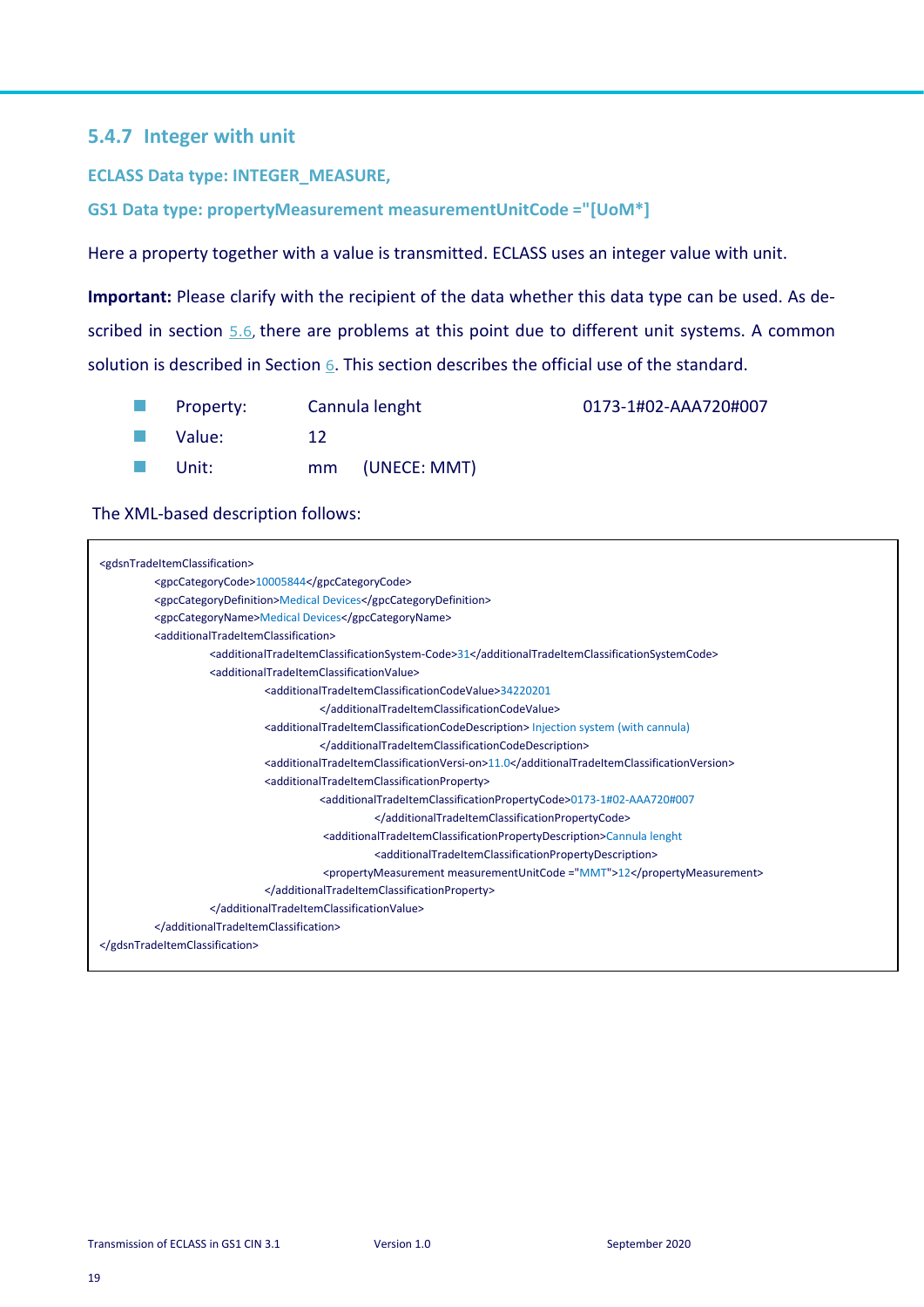## <span id="page-20-0"></span>**5.4.8 Float without unit**

#### **ECLASS Data type: REAL\_COUNT, GS1 Data type: propertyFloat**

**Note:** The property shown in the example is not part of the class and is intended to illustrate the interaction between the two standards.

Here a property is transmitted together with a value. ECLASS uses a real numerical value with decimal places without unit.

| <b>Contract Contract</b> | Property: | overall width (TE) | 0173-1#02-AAT072#001 |
|--------------------------|-----------|--------------------|----------------------|
|                          | Value:    | 5,5                |                      |

The XML-based description follows:

 $\mathsf{r}$ 

| <gdsntradeitemclassification></gdsntradeitemclassification>                                                                           |  |  |  |
|---------------------------------------------------------------------------------------------------------------------------------------|--|--|--|
| <gpccategorycode>10005844</gpccategorycode>                                                                                           |  |  |  |
| <gpccategorydefinition>Medical Devices</gpccategorydefinition>                                                                        |  |  |  |
| <gpccategoryname>Medical Devices</gpccategoryname>                                                                                    |  |  |  |
| <additionaltradeitemclassification></additionaltradeitemclassification>                                                               |  |  |  |
| <additionaltradeitemclassificationsystemcode>31</additionaltradeitemclassificationsystemcode>                                         |  |  |  |
| <additionaltradeitemclassificationvalue></additionaltradeitemclassificationvalue>                                                     |  |  |  |
| <additionaltradeitemclassificationcodevalue>34220201</additionaltradeitemclassificationcodevalue>                                     |  |  |  |
|                                                                                                                                       |  |  |  |
| <additionaltradeitemclassificationcodedescription> Injection system (with cannula)</additionaltradeitemclassificationcodedescription> |  |  |  |
|                                                                                                                                       |  |  |  |
| <additionaltradeitemclassificationversi-on>11.0</additionaltradeitemclassificationversi-on>                                           |  |  |  |
| <additionaltradeitemclassificationproperty></additionaltradeitemclassificationproperty>                                               |  |  |  |
| <additionaltradeitemclassificationpropertycode>0173-1#02-AAT072#001</additionaltradeitemclassificationpropertycode>                   |  |  |  |
|                                                                                                                                       |  |  |  |
| <additionaltradeitemclassificationpropertydescription>Overall width (TE)</additionaltradeitemclassificationpropertydescription>       |  |  |  |
| <additionaltradeitemclassificationpropertydescription></additionaltradeitemclassificationpropertydescription>                         |  |  |  |
| <propertyfloat>5.5</propertyfloat>                                                                                                    |  |  |  |
|                                                                                                                                       |  |  |  |
|                                                                                                                                       |  |  |  |
|                                                                                                                                       |  |  |  |
|                                                                                                                                       |  |  |  |
|                                                                                                                                       |  |  |  |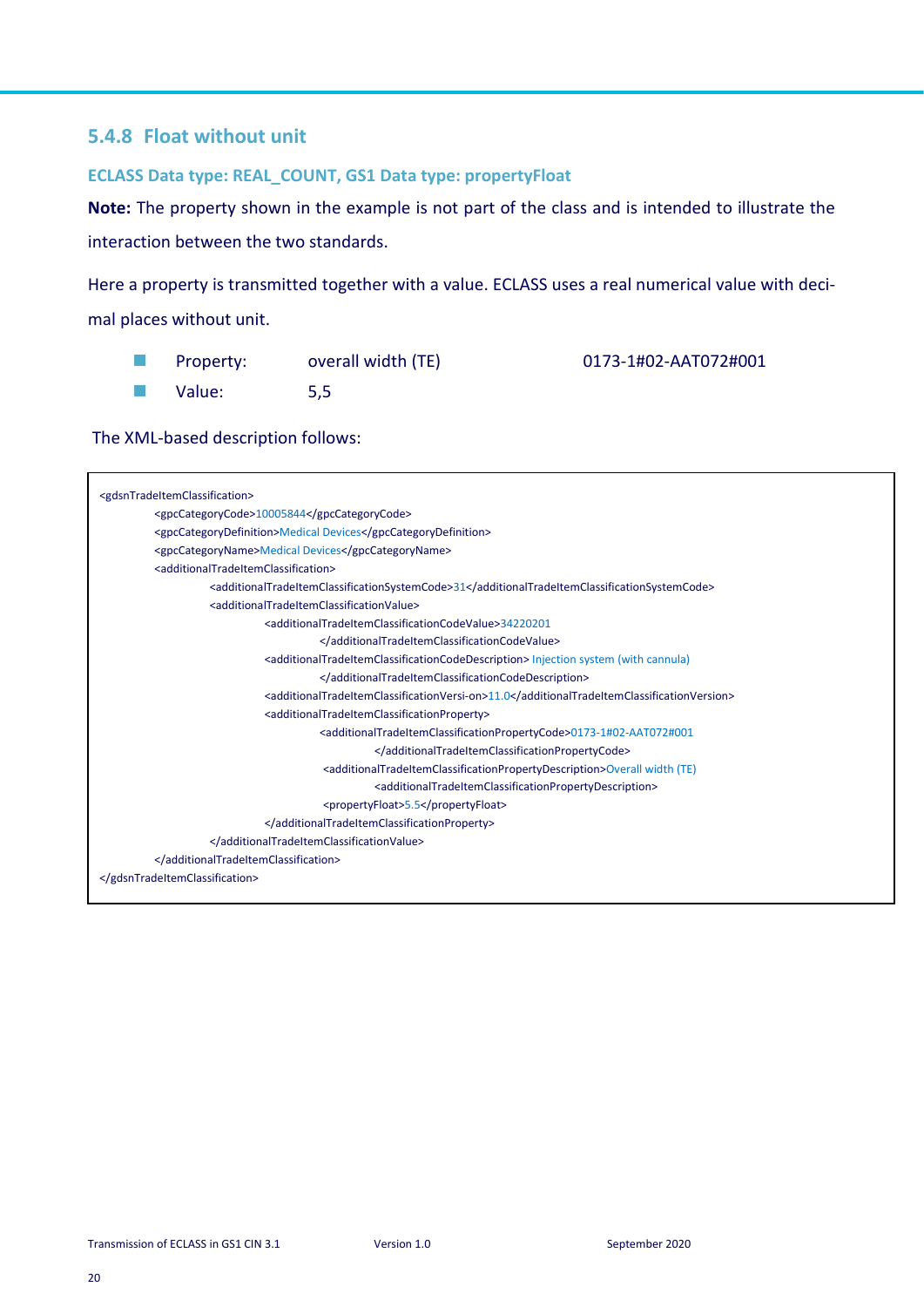## <span id="page-21-0"></span>**5.4.9 Float with unit**

**ECLASS Data type: REAL\_MEASURE, GS1 Datentyp: propertyMeasurement measurementUnitCode ="[UoM\*]**

Here a property together with a value is transmitted. ECLASS uses a real numerical value with decimal places with unit.

**Important:** Please clarify with the recipient of the data whether this data type can be used. As described in section [5.6,](#page-22-1) there are problems at this point due to different unit systems. A common solution is described in section  $6$ . This section describes the official use of the standard.

- Property: Nominal volume of medical syringe 0173-1#02-AAA962#007
- Value: 1
- Unit: ml UNECE: MLT

| <gdsntradeitemclassification></gdsntradeitemclassification>             |                                                                                                                                                 |  |  |  |
|-------------------------------------------------------------------------|-------------------------------------------------------------------------------------------------------------------------------------------------|--|--|--|
| <gpccategorycode>10005844</gpccategorycode>                             |                                                                                                                                                 |  |  |  |
| <gpccategorydefinition>Medical Devices</gpccategorydefinition>          |                                                                                                                                                 |  |  |  |
| <gpccategoryname>Medical Devices</gpccategoryname>                      |                                                                                                                                                 |  |  |  |
| <additionaltradeitemclassification></additionaltradeitemclassification> |                                                                                                                                                 |  |  |  |
|                                                                         | <additionaltradeitemclassificationsystem-code>31</additionaltradeitemclassificationsystem-code>                                                 |  |  |  |
|                                                                         | <additionaltradeitemclassificationvalue></additionaltradeitemclassificationvalue>                                                               |  |  |  |
|                                                                         | <additionaltradeitemclassificationcodevalue>34220201</additionaltradeitemclassificationcodevalue>                                               |  |  |  |
|                                                                         |                                                                                                                                                 |  |  |  |
|                                                                         | <additionaltradeitemclassificationcodedescription> Injection system (with cannula)</additionaltradeitemclassificationcodedescription>           |  |  |  |
|                                                                         |                                                                                                                                                 |  |  |  |
|                                                                         | <additionaltradeitemclassificationversion>11.0</additionaltradeitemclassificationversion>                                                       |  |  |  |
|                                                                         | <additionaltradeitemclassificationproperty></additionaltradeitemclassificationproperty>                                                         |  |  |  |
|                                                                         | <additionaltradeitemclassificationpropertycode>0173-1#02-AAA962#007</additionaltradeitemclassificationpropertycode>                             |  |  |  |
|                                                                         |                                                                                                                                                 |  |  |  |
|                                                                         | <additionaltradeitemclassificationpropertydescription> Nominal volume of medical syringe</additionaltradeitemclassificationpropertydescription> |  |  |  |
|                                                                         | <additionaltradeitemclassificationpropertydescription></additionaltradeitemclassificationpropertydescription>                                   |  |  |  |
|                                                                         | <propertymeasurement measurementunitcode="MLT">1</propertymeasurement>                                                                          |  |  |  |
|                                                                         |                                                                                                                                                 |  |  |  |
|                                                                         |                                                                                                                                                 |  |  |  |
|                                                                         |                                                                                                                                                 |  |  |  |
|                                                                         |                                                                                                                                                 |  |  |  |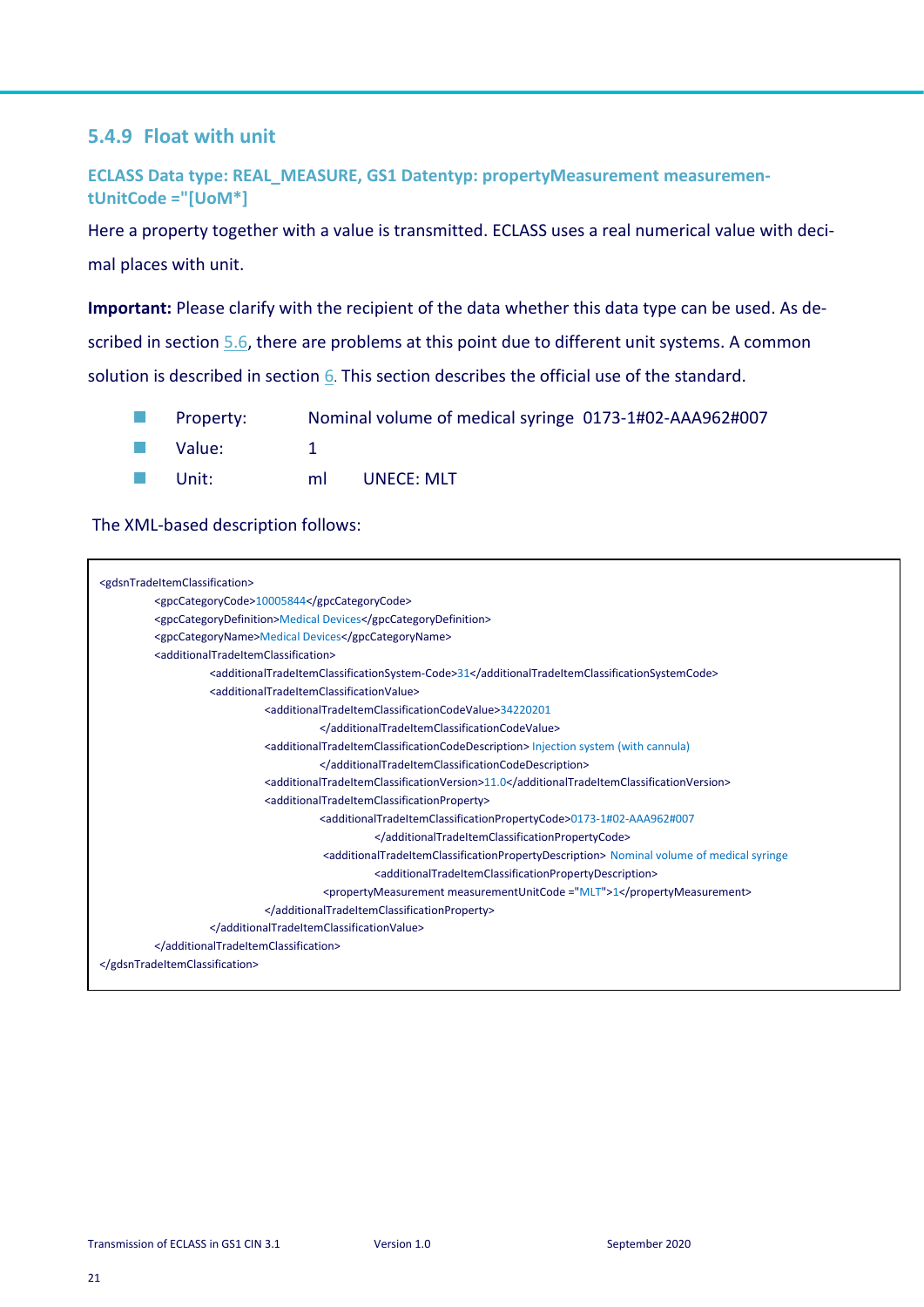## <span id="page-22-0"></span>**5.5 Transmission of several values for a property**

The transmission of multiple values to a property is described in section [5.4.2](#page-14-0). If several free text values are to be transmitted, use <propertyString> for the value.

## <span id="page-22-1"></span>**5.6 Units**

Both standards use different unit systems from their origin:

- ECLASS: IRDI-based own system of units with reference to United Nations Economic Commission for Europe (UNECE) and ISO units
- GS1 XML CIN: UNECE units (reduced list)

The GS1 XML CIN UNECE unit list is available at the following link:

*[http://apps.gs1.org/GDD/Pages/clDetails.aspx?semanticURN=urn:gs1:gdd:cl:Measuremen](http://apps.gs1.org/GDD/Pages/clDetails.aspx?semanticURN=urn:gs1:gdd:cl:MeasurementUnitCode_GDSN&release=9)[tUnitCode\\_GDSN&release=9](http://apps.gs1.org/GDD/Pages/clDetails.aspx?semanticURN=urn:gs1:gdd:cl:MeasurementUnitCode_GDSN&release=9)*

In GS1 XML CIN, it is not the IRDI of the unit to be transmitted, but the corresponding UNECE code.

Unfortunately, UNECE codes are not available for all ECLASS units.

**Note:** Based on the working group that prepared this document and the corresponding working group at ECLASS (Center of Research and Development (CRD)), missing units are submitted to the UNECE. However, this does not guarantee that these can also be used in GS1.

**Note:** Some recipients have agreed on a solution to the problem, which is described in section [6.](#page-23-0) Please contact your recipient as part of the process of providing the data.